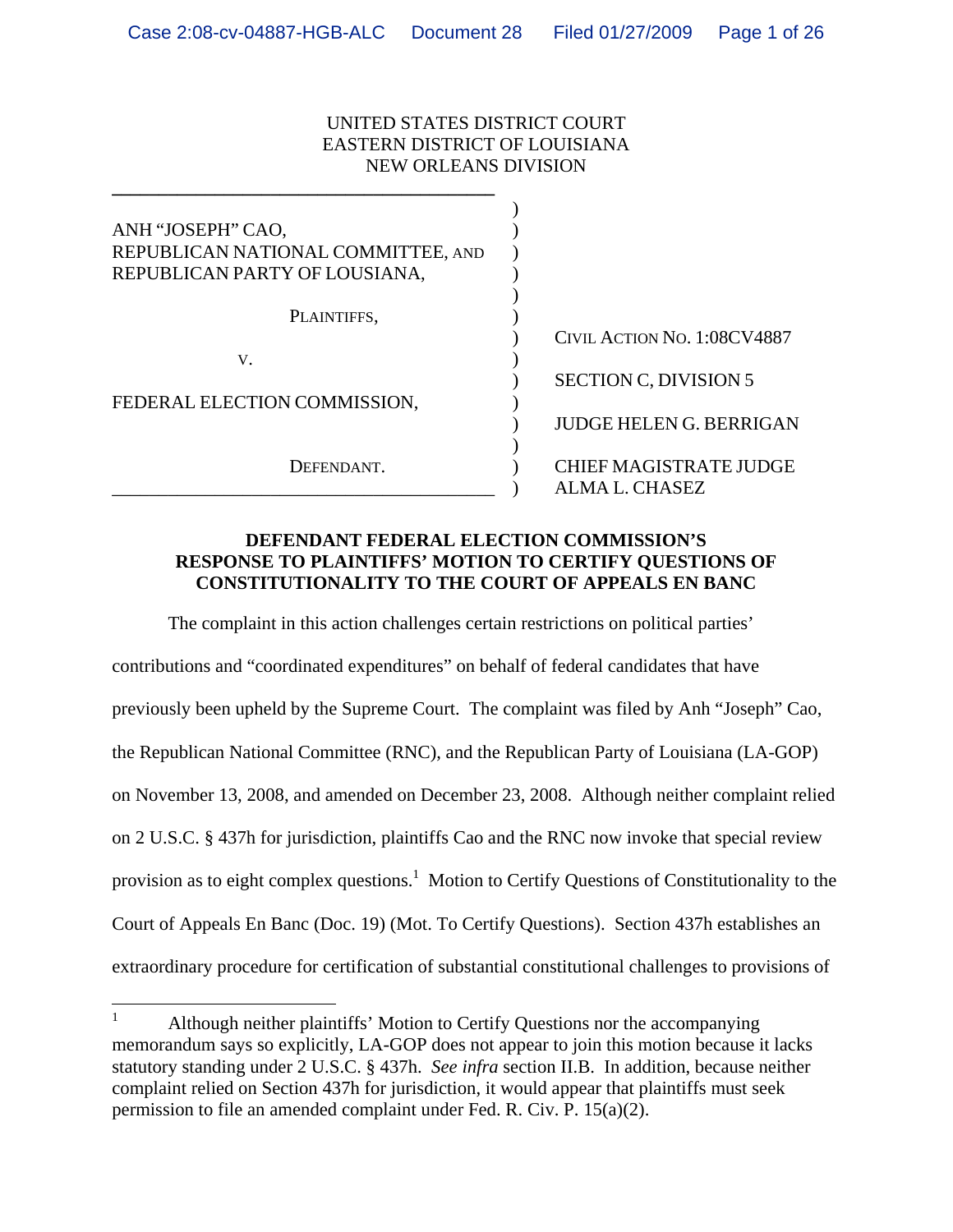the Federal Election Campaign Act, 2 U.S.C. §§ 431-55 (FECA or Act), to be decided in the first instance by the court of appeals sitting *en banc*, provided that standing and other requirements have been satisfied.

Plaintiffs challenge certain applications of the limits on expenditures that political parties may make in coordination with each of their federal candidates under 2 U.S.C.  $\S$  441a(d)(2)-(3). The Supreme Court upheld these limits on their face in *FEC v. Colorado Republican Federal Campaign Committee*, 533 U.S. 431 (2001) (*Colorado II*). In the 2008 election cycle, the limits ranged from \$41,100 to \$84,100 in races for the U.S. House of Representatives, ranged from \$84,100 to more than \$2.2 million in U.S. Senate races, and were set at more than \$19.1 million in the presidential race. *See* 2008 Coordinated Party Expenditure Limits, available at http://www.fec.gov/info/charts\_441ad.shtml. Plaintiffs also challenge the application to political parties of the separate \$5,000 contribution limit at 2 U.S.C. § 441a(a)(2)(A), which applies to all multicandidate "political committees," a term which includes, *inter alia*, political party committees. *See* 2 U.S.C. §§ 431(4), 431(16), 441a(a)(4). This provision was upheld on its face in *Buckley v. Valeo*, 424 U.S. 1, 35-36 (1976).

Contrary to plaintiffs' claims, certification of their eight questions to the *en banc* Court of Appeals at this time would be premature. A "fully developed factual record" is required before this Court can determine whether several of the questions should be certified under 2 U.S.C. § 437h, and if so, to permit proper adjudication of those claims worthy of certification, particularly in light of the somewhat ill-defined set of claims plaintiffs have made. *Cal. Med. Ass'n v. FEC*, 453 U.S. 182, 192 n.14 (1981). Based on the allegations of the amended complaint, several of the questions plaintiffs raise do not appear to meet the requirement of substantiality because they are foreclosed by Supreme Court precedent, including *Colorado II*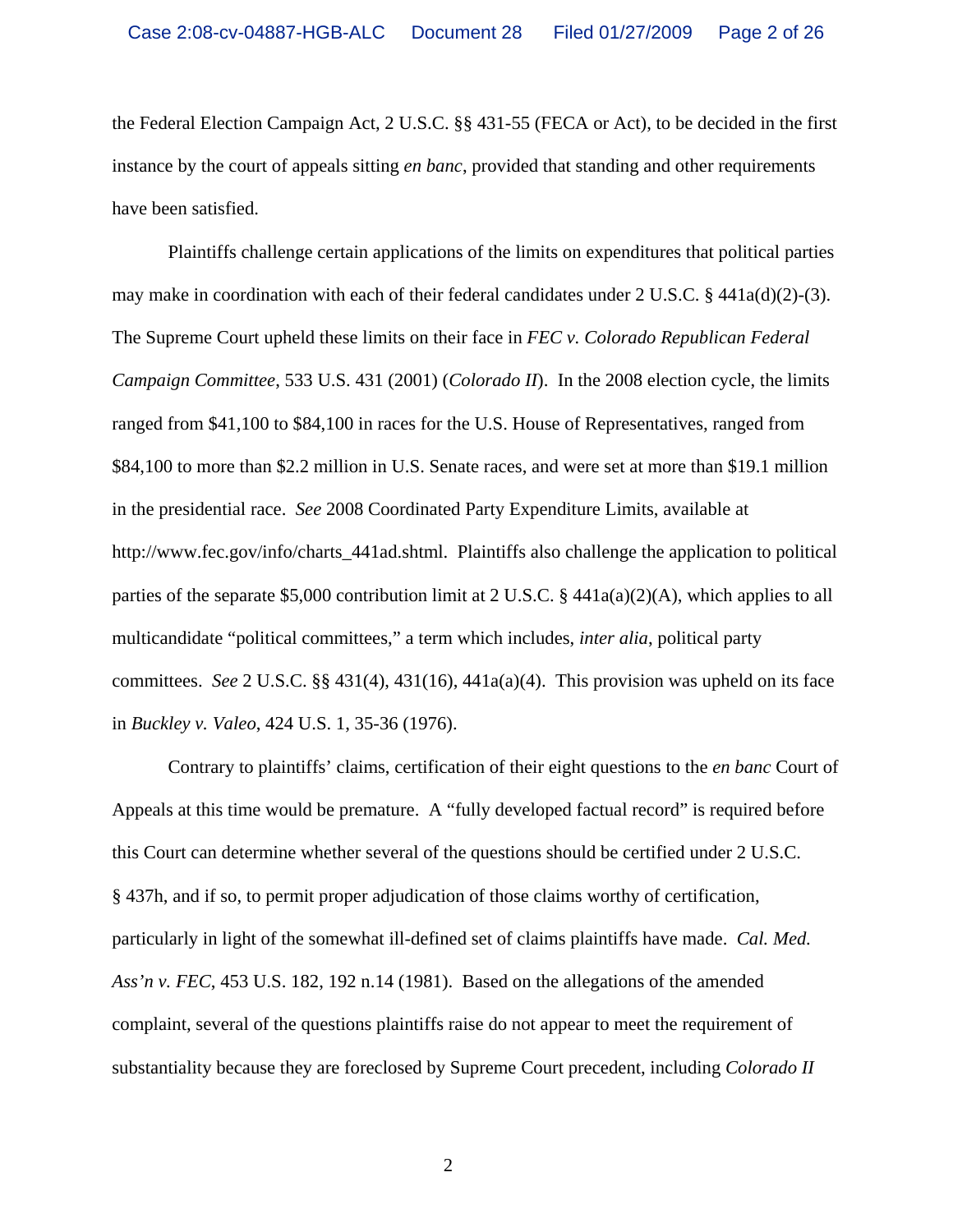and *Buckley*, or because they are hypothetical. The substantiality requirement is more demanding where, as here, the Supreme Court has already upheld the challenged provisions of the Act on their face. Certifying at this time would also be premature because some questions may involve "unsettled questions of statutory interpretation [whose resolution] may remove the need for constitutional adjudication." *Cal. Med. Ass'n*, 453 U.S. at 192 n.14. The Commission therefore requests a reasonable schedule for discovery, to be followed by the submission of proposed findings of fact and briefing to assist the Court in creating a factual record and determining which questions, if any, should be certified to the Fifth Circuit Court of Appeals sitting *en banc*.

#### **ARGUMENT**

# **I. DISTRICT COURTS PLAY A CRITICAL THRESHOLD ROLE UNDER SECTION 437h AND MUST CERTIFY ONLY SUBSTANTIAL CONSTITUTIONAL QUESTIONS AND CREATE A FULL FACTUAL RECORD**

Section 437h, the extraordinary judicial review provision plaintiffs invoke, was added to the Federal Election Campaign Act in 1974 to provide expedited consideration of anticipated constitutional challenges to the extensive amendments to the Act that year. *See* Federal Election Campaign Act Amendments of 1974, Pub. L. No. 93-443, § 208(a), 88 Stat. 1263, 1285-1286 (1974). Section 437h provides:

The Commission, the national committee of any political party, or any individual eligible to vote in any election for the office of President may institute such actions in the appropriate district court of the United States, including actions for declaratory judgment, as may be appropriate to construe the constitutionality of any provision of this Act. The district court immediately shall certify all questions of constitutionality of this Act to the United States court of appeals for the circuit involved, which shall hear the matter sitting *en banc*. 2

 $\frac{1}{2}$  Under the original statutory scheme, certified constitutional questions could be appealed directly from the *en banc* court of appeals to the Supreme Court, and both courts were required "to advance on the docket and to expedite to the greatest possible extent the disposition of any matter certified . . . ." 2 U.S.C. § 437h(b), (c) (1974). In 1984, the expedition requirement and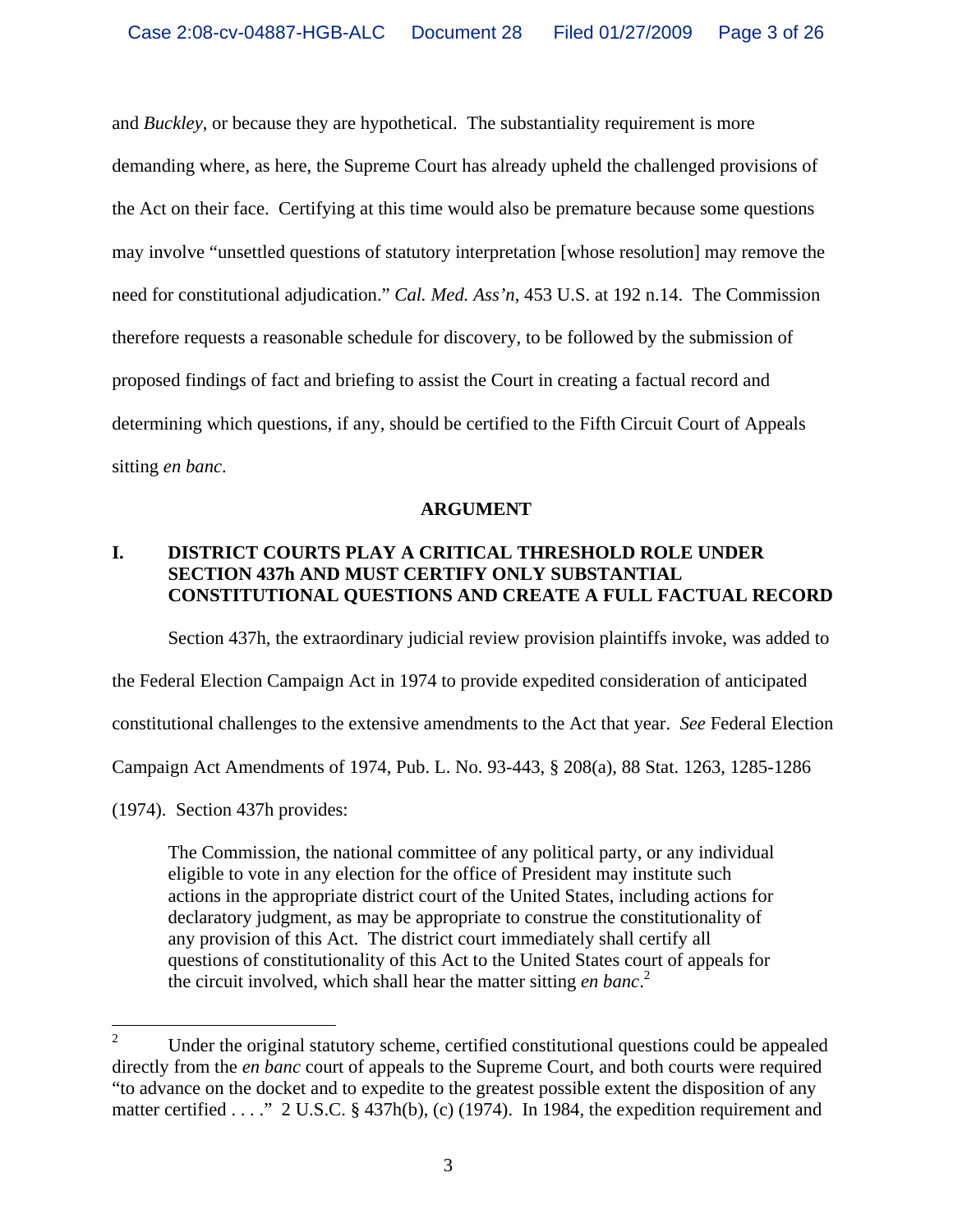Contrary to plaintiffs' claim<sup>3</sup> that the constitutional questions they raise are "ready for 'immediate' certification," both the Supreme Court and the Fifth Circuit have made clear that a district court presented with a request to certify under Section 437h must conduct several threshold inquiries prior to any certification.

The unusual procedures embodied in this section are, at the very least, circumscribed by the constitutional limitations on the jurisdiction of the federal courts. A party seeking to invoke § 437h must have standing to raise the constitutional claim. Furthermore, § 437h cannot properly be used to compel federal courts to decide constitutional challenges in cases where the resolution of unsettled questions of statutory interpretation may remove the need for constitutional adjudication. Moreover, we do not construe § 437h to require certification of constitutional claims that are frivolous, or that involve purely hypothetical applications of the statute. Finally, as a practical matter, immediate adjudication of constitutional claims through a § 437h proceeding would be improper in cases where the resolution of such questions required a fully developed factual record.

*Cal. Med. Ass'n*, 453 U.S. at 192 n.14 (citations omitted) (regarding frivolousness, citing*, inter alia, Cal. Water Service Co. v. City of Redding*, 304 U.S. 252, 254 (1938) ("[i]t is therefore the duty of a district judge … to scrutinize the bill of complaint to ascertain whether a substantial federal question is presented … .")). The Supreme Court summarized its discussion of Section 437h by explaining that district courts should certify questions under 437h only when the issues presented are "neither insubstantial nor settled." *Cal. Med. Ass'n*, 453 U.S. at 193-94 n.14; *see also Mott v. FEC*, 494 F. Supp. 131, 134 (D.D.C. 1980) (437h available "only where a 'serious' constitutional question was presented" (quoting Senator James L. Buckley, the sponsor of the

similar provisions in other statutes were repealed because "[t]he courts are, in general, in the best position to determine the need for expedition in the circumstances of any particular case, to weigh the relative needs of various cases on their dockets, and to establish an order of hearing that treats all litigants most fairly." H.R. Rep. No. 98-985, at 4 (1984). *See* Pub. L. No. 98-620, § 402, 98 Stat. 335 (1984) (repealing section 437h(c)). The provision for direct appeal was removed in 1988. Pub. L. No. 100-352, § 6(a), 102 Stat. 662 (1988).

3 Memorandum in Support of Plaintiffs' Motion to Certify Questions of Constitutionality to the Court of Appeals En Banc (Doc. 19-2) (Plaintiffs' Mem.) at 2.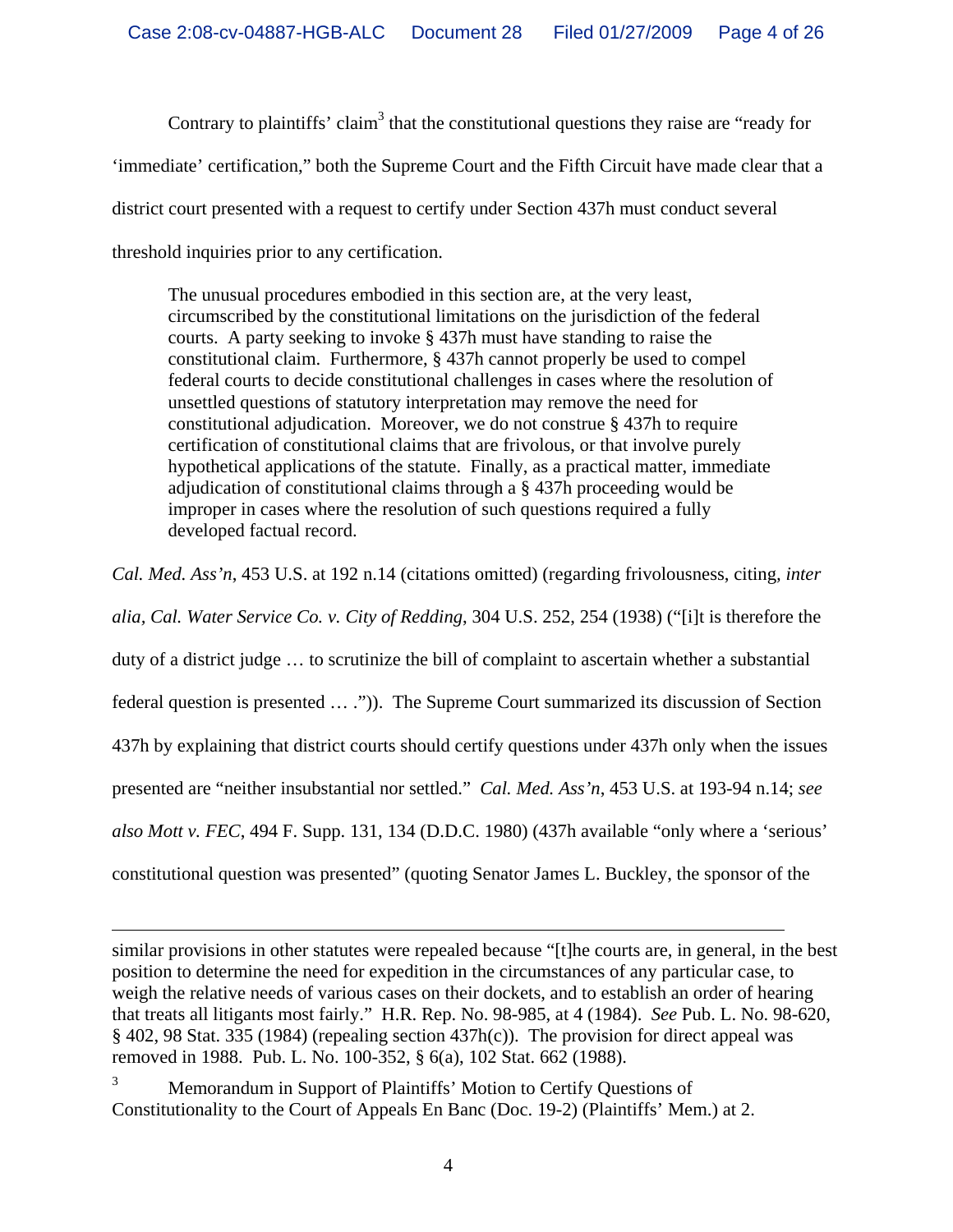amendment that became Section 437h, 120 Cong. Rec. 10562 (1974))); *Buckley v. Valeo*, 387 F. Supp. 135, 138 (D.D.C. 1975) (437h certification appropriate where "a substantial constitutional question is raised by the complaint"), *remanded on other grounds*, 519 F.2d 817 (D.C. Cir. 1975). Like a single judge who is asked to convene a three-judge court to hear a constitutional challenge, a district court may decline to certify a question under Section 437h. *See Goland v. United States*, 903 F.2d 1247, 1257 (9th Cir. 1990); *Mott,* 494 F. Supp. at 134. Even if a question differs slightly from settled law, it may be inappropriate for certification. *See Mariani v. United States*, 212 F.3d 761, 769 (3d Cir. 2000) (*en banc*) ("not every sophistic twist that arguably presents a 'new' question should be certified" (quoting *Goland*, 903 F.2d at 1257)).

The Fifth Circuit has emphasized the importance of the district court's threshold role in considering certification under Section 437h. *See FEC v. Lance*, 635 F.2d 1132, 1137 (5th Cir. 1981) ("We agree with the Ninth Circuit that 'delicate questions' such as those raised by section 437h are to be decided only when necessary." (quoting *Cal. Med. Ass'n v. FEC*, 641 F.2d 619, 632 (9th Cir. 1980) (*en banc*))). Indeed, in *Khachaturian v. FEC*, 980 F.2d 330, 331-32 (5th Cir. 1992) (*en banc*), a district court in this district did exactly what plaintiffs request here, immediately certifying a FECA challenge to the Fifth Circuit *en banc* under Section 437h. The Fifth Circuit remanded the case without even considering the merits because the "district court did not make the requisite threshold inquiry … ." *Id.* at 331. The Court of Appeals instructed the district court on remand to "first determine whether Khachaturian's claim is frivolous … ." *Id.* at 332. The Court explained that "questions arising under 'blessed' provisions [of the Act] understandably should meet a higher threshold of frivolousness." *Id.* at 331 (quoting *Goland*, 903 F.2d at 1257). If the question was determined not to be frivolous, the Fifth Circuit instructed the district court to proceed as follows: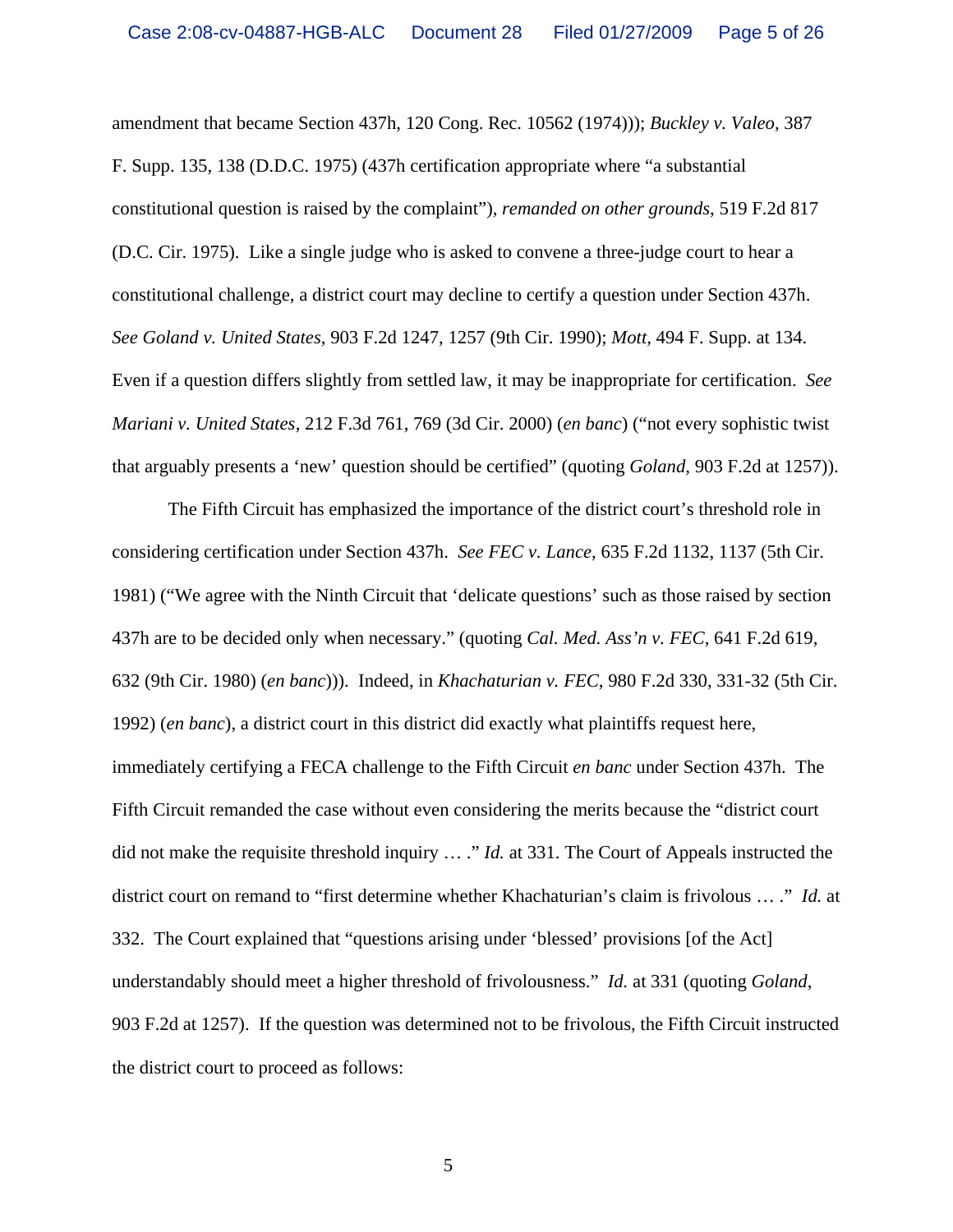- 1. Identify constitutional issues in the complaint.
- 2. Take whatever may be necessary in the form of evidence over and above submissions that may suitably be handled through judicial notice …
- 3. Make findings of fact with reference to those issues.
- 4. Certify to this court constitutional questions arising from [the above].

*Id.* (citing *Buckley v. Valeo*, 519 F.2d 817, 818 (D.C. Cir. 1975) (*en banc*)).

In addition, as an initial matter the district court must determine whether the plaintiffs "have [Article III] standing to raise the constitutional claim." *Cal. Med. Ass'n*, 453 U.S. at 193- 94 n.14 (citations omitted). The proper inquiry also encompasses the requirements of statutory standing, specifically whether plaintiffs belong to one of the three classes of potential claimants enumerated in Section 437h: "[t]he Commission, the national committee of any political party, or any individual eligible to vote in any election for the office of President." *See Bread Political Action Comm. v. FEC*, 455 U.S. 577, 581 (1982) (*Bread PAC*).

The district court's role is critical in assuring that Section 437h operates efficiently. If this Court determines that some or all questions should not be certified, it reduces the substantial disruption to the Court of Appeals that *en banc* consideration involves. Section 437h creates "a class of cases that command the immediate attention of . . . the courts of appeals sitting *en banc*, displacing existing caseloads and calling court of appeals judges away from their normal duties for expedited *en banc* sittings … ." *Bread PAC*, 455 U.S. at 580. As the Ninth Circuit observed, "if mandatory *en banc* hearings were multiplied, the effect on the calendars of this court as to such matters and as to all other business might be severe and disruptive." *Cal. Med. Ass'n*, 641 F.2d at 632.

Even when the district court ultimately certifies a question under Section 437h, it must develop a factual record for the court of appeals. In cases construing the FECA, federal courts have long recognized the need for a "concrete factual setting that sharpens the deliberative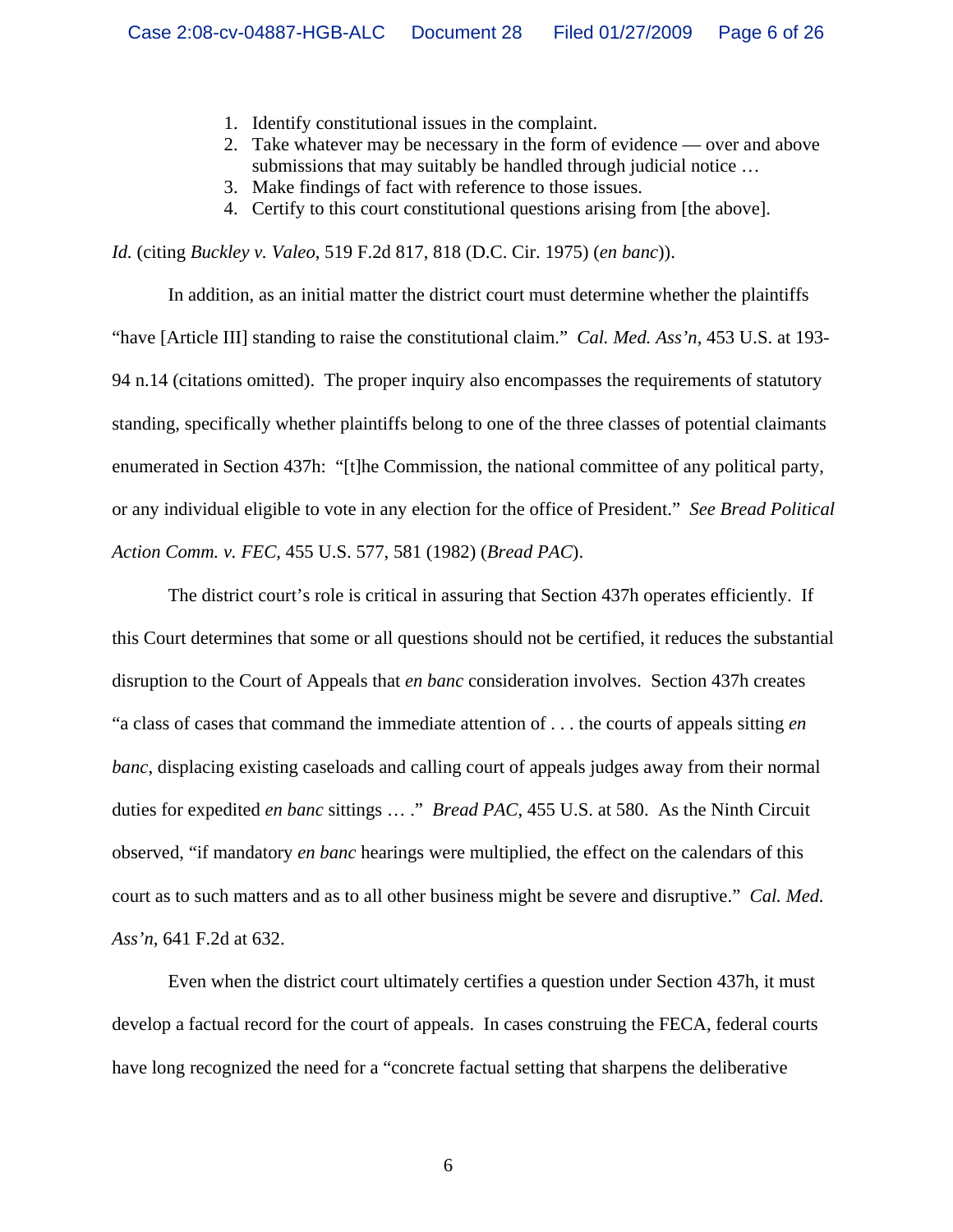process especially demanded for constitutional decision." *United States v. UAW*, 352 U.S. 567,

591 (1957). This is particularly true for cases brought under Section 437h. *See, e.g., Bread* 

*PAC*, 455 U.S. at 580 (district court is required to make findings of fact before certifying

constitutional question to *en banc* court of appeals); *Cal. Med. Ass'n*, 453 U.S. at 192 n.14;

*Khachaturian v. FEC*, 980 F.2d at 331-32; *FEC v. Central Long Island Tax Reform Immediately* 

*Comm.*, 616 F.2d 45, 49 (2nd Cir. 1980) (*en banc*); *Buckley*, 519 F.2d at 818.

In *Colorado Federal Campaign Committee v. FEC*, 518 U.S. 604 (1996) (*Colorado I*), Justice Breyer pointed out the importance of record evidence in reviewing the constitutionality of the Act's limit on political party expenditures made in coordination with their candidates under 2 U.S.C. § 441a(d). *See* 518 U.S. at 624-25. On remand, the Tenth Circuit remanded the case to the district court and further explained the need for factual development:

[T]he issues are too important to be resolved in haste. It seems inevitable that not only this court but the Supreme Court itself will have to address these issues. We will both benefit by the parties fleshing out the record with any evidence they and the district court deem relevant to the issues' resolution and by the district court's resolution of the legal issues in the first instance.

*Colo. Republican Fed. Campaign Comm. v. FEC*, 96 F.3d 471, 473 (10th Cir. 1996). When the case reached the Supreme Court a second time, the Court made ample use of the factual record that had been developed on remand. *See generally Colorado II*, 533 U.S. at 457-60. Given that plaintiffs' complaint raises as-applied challenges to the same provisions at issue in the *Colorado* cases, similar record development is necessary here.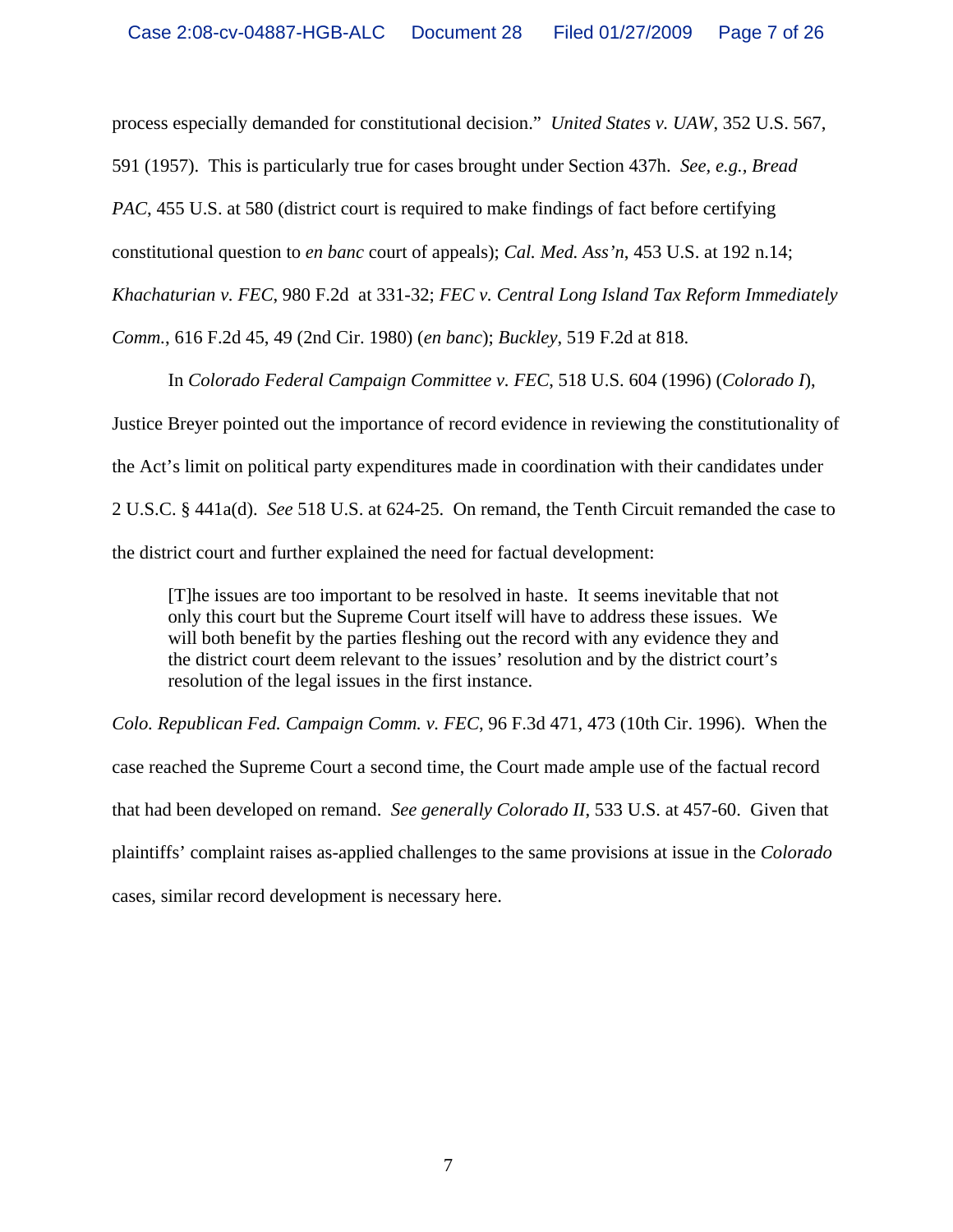# **II. PLAINTIFFS' PROPOSED QUESTIONS REQUIRE CLARIFICATION AND THE DEVELOPMENT OF A FULL FACTUAL RECORD BEFORE A DETERMINATION CAN BE MADE AS TO WHICH, IF ANY, SHOULD BE CERTIFIED TO THE** *EN BANC* **COURT OF APPEALS**

### **A. Many of Plaintiffs' Questions Require the Development of a Factual Record to Be Considered for Certification Under Section 437h**

As we explain below regarding each of plaintiffs' specific questions, it is unclear what specific activities plaintiffs wish to undertake, how likely those activities are to occur, and, despite plaintiffs' concerns, whether their activities would actually be restricted by the challenged provisions. Obtaining evidence about these facts is essential because plaintiffs have stated that this lawsuit is primarily an "as-applied" challenge. *See* Amended Verified Complaint for Declaratory and Injunctive Relief (Docket No. 17) at ¶¶ 3, 5.

Plaintiffs claim that an "adequate factual context" can be supplied by reference to "the record and six opinions issued by the lower courts and the Supreme Court in the two cases of *Colorado II* and [*Colorado I*] … supplemented by the record and opinions in *McConnell [v. FEC*], 540 U.S. 93 [(2003)]." Plaintiffs' Mem. at 2. The Commission agrees that these sources of information are both relevant and useful, but they are insufficient to create an adequate record. For example, some of plaintiffs' questions use novel terms such as "targeted federal election activity" (Plaintiffs' Mem. Questions 2, 3, 5, 6), "own speech" (Plaintiffs' Mem. Questions 3 and 6), and other labels whose contours are ill-defined. Such terms also figure heavily in plaintiffs' Amended Complaint. *See, e.g.*, Am. Compl. ¶¶ 40, 44, 45, 47. It would be impossible for the Fifth Circuit to assess the constitutionality of potential restrictions on "non-targeted federal election activity" without a concrete factual understanding of what such activity would entail.<sup>4</sup>

<sup>4</sup> The Commission recognizes that the principal opinion in *FEC v. Wisconsin Right to Life, Inc.*, 127 S. Ct. 2652, 2666 (2007) (*WRTL*) warned against intrusive discovery into the intent of campaign advertising, but intrusive discovery into plaintiffs' proposed advertising will not be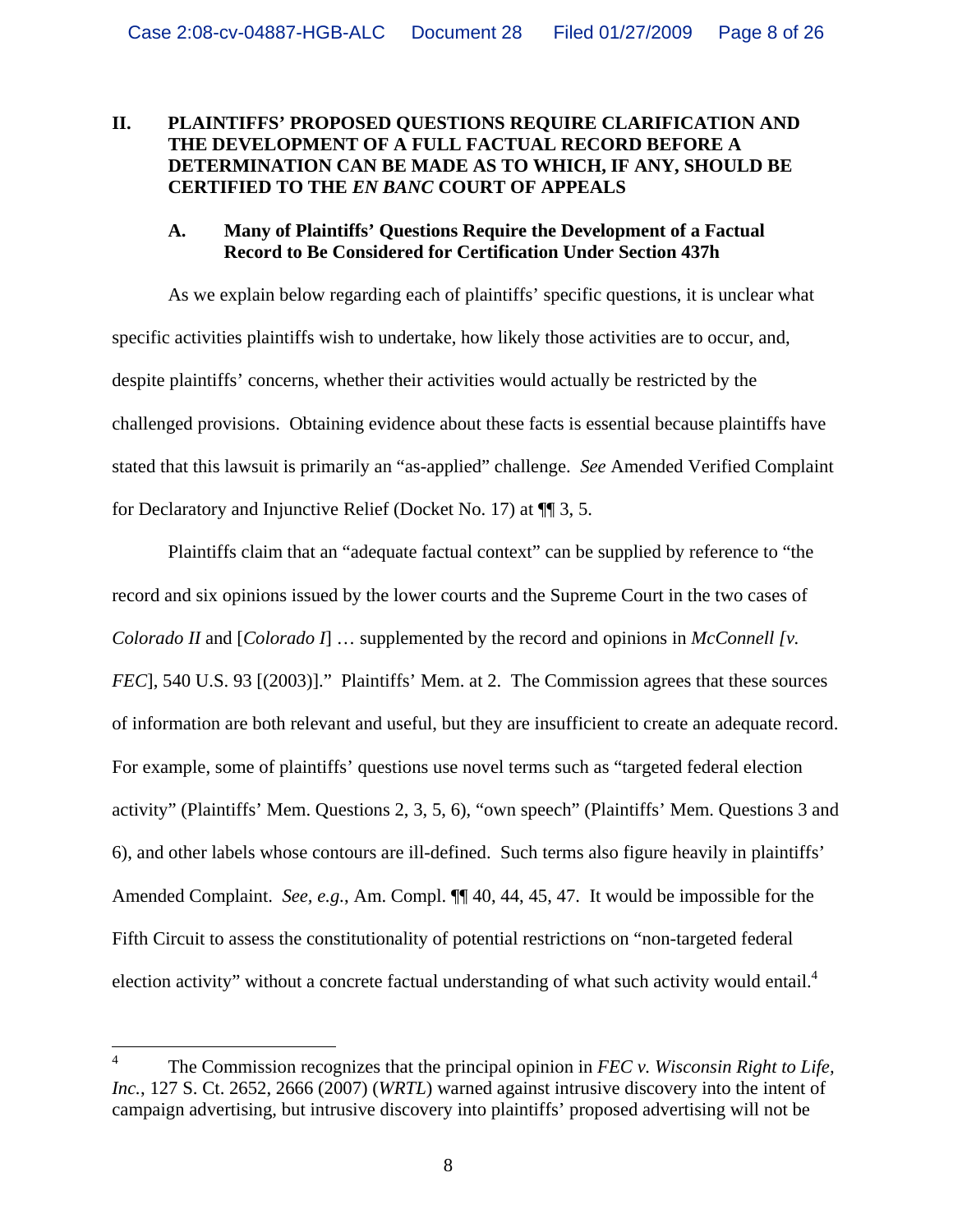In addition to the party discovery necessary to understand plaintiffs' specific as-applied challenges, the Commission also needs an opportunity to compile a record of legislative facts. Unlike adjudicative facts, which "'relate to the parties, their activities, their properties, [and] their businesses,'" legislative facts are broader in scope and import and may be disputable." Advisory Committee Notes to Fed. R. Evid. 201 (quoting 2 Kenneth Davis, *Administrative Law Treatise* 353 (1958)). They are usually more "general" than adjudicative facts and "help the tribunal decide questions of law and policy." *Friends of the Earth v. Reilly,* 966 F.2d 690, 694 (D.C. Cir. 1992) (internal quotation marks and citation omitted); *see also, e.g., Langevin v. Chenango Court, Inc.,* 447 F.2d 296, 300 (2d Cir. 1971) ("questions of law and policy and discretion") (Friendly, C.J.). The Fifth Circuit relied upon legislative facts, for example, in *Dunagin v. City of Oxford, Mississippi,* 718 F.2d 738, 748 n.8 (5th Cir. 1983), a constitutional challenge to a state ban on liquor advertising. The Court observed that

whether there is a correlation between advertising and consumption is a legislative and not an adjudicative fact question. It is not a question specifically related to this one case or controversy; it is a question of social factors and happenings which may submit to some partial empirical solution but is likely to remain subject to opinion and reasoning.

*Id.* Here, although the records and opinions in cases like *McConnell* and *Colorado II* are important, there may well be additional, more recent material regarding political party activities that would aid the courts in deciding the case. And if political parties' operations have changed little since those cases were decided, legislative facts to that effect would support the conclusion that the reasoning and holding of *Colorado II* should not be disturbed.

Federal courts have frequently cited legislative facts (although not always under that label) in determining the constitutionality of campaign finance laws. In the seminal campaign

 $\overline{a}$ 

necessary. The party discovery in this case would focus on clarifying the nature of the conduct plaintiffs seek to pursue, not the intent behind that conduct.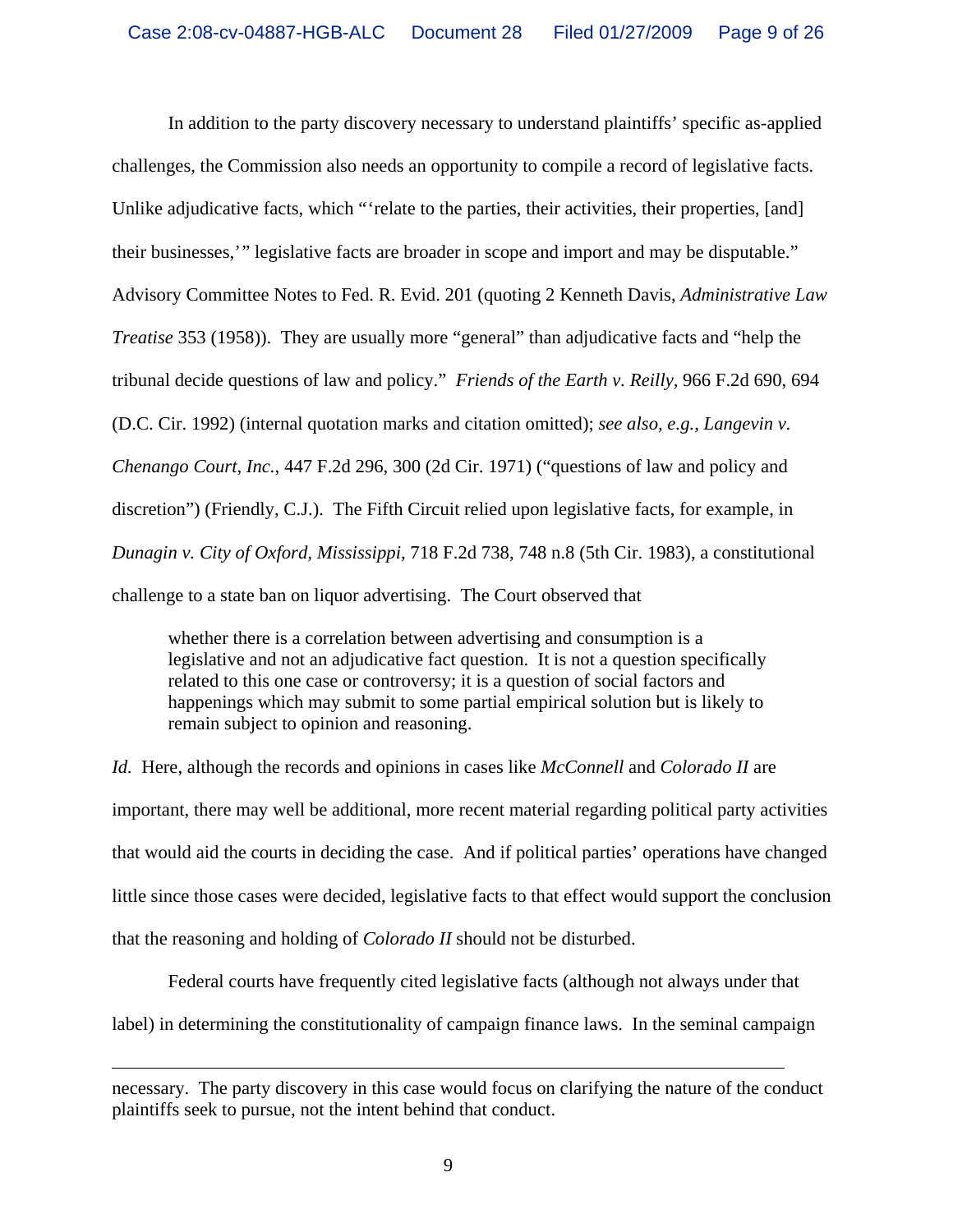finance case, *Buckley v. Valeo*, the D.C. Circuit cited, among other sources, polling data, 519 F.2d at 838-39, n.34; a report concerning illegal contributions by the dairy industry, *id.* at 839 n.36; congressional floor statements, *id.* at 837 n.23; 838 n.28, and a Senate Committee report, *id.* at 839 n.35; 840 n.38. The Supreme Court explicitly relied on the D.C. Circuit's discussion of these legislative facts. *Buckley*, 424 U.S. at 27 & n.28. In *McConnell*, the Supreme Court also relied extensively on legislative facts. *See, e.g., McConnell*, 540 U.S. at 122, 129-32 (discussing "the disturbing findings of a Senate investigation into campaign practices related to the 1996 federal elections."); *id.* at 145 ("Both common sense and the ample record . . . confirm Congress's belief [that] large *soft-money* contributions to national party committees have a corrupting influence or give rise to the appearance of corruption."); *id.* ("It is not only plausible, but likely, that candidates would feel grateful for such [large soft-money] donations and that donors would seek to exploit that gratitude." (footnote omitted)); *see also WRTL*, 127 S. Ct. at 2667 n.6 (relying on a national survey for the legislative fact that most citizens could not name their congressional candidates).

This case raises many of the same issues as *Colorado II*, in which the Court concluded:

Parties are … necessarily the instruments of some contributors whose object is not to support the party's message or to elect party candidates across the board, but rather to support a specific candidate for the sake of a position on one narrow issue, or even to support any candidate who will be obliged to the contributors.

533 U.S. at 451-52 (footnote omitted). That conclusion was based on legislative facts, such as political committees' habit of giving to competing parties or candidates in the same election. In discussing these facts, the Court cited a political scientist's statement submitted in the lawsuit, a former Senator's anecdote about a debate among his colleagues, a book by a political science professor, and FEC disclosure reports. *Id.* at 451-52 & nn.12-13. This Court should not certify plaintiffs' proposed questions without developing a similar factual record.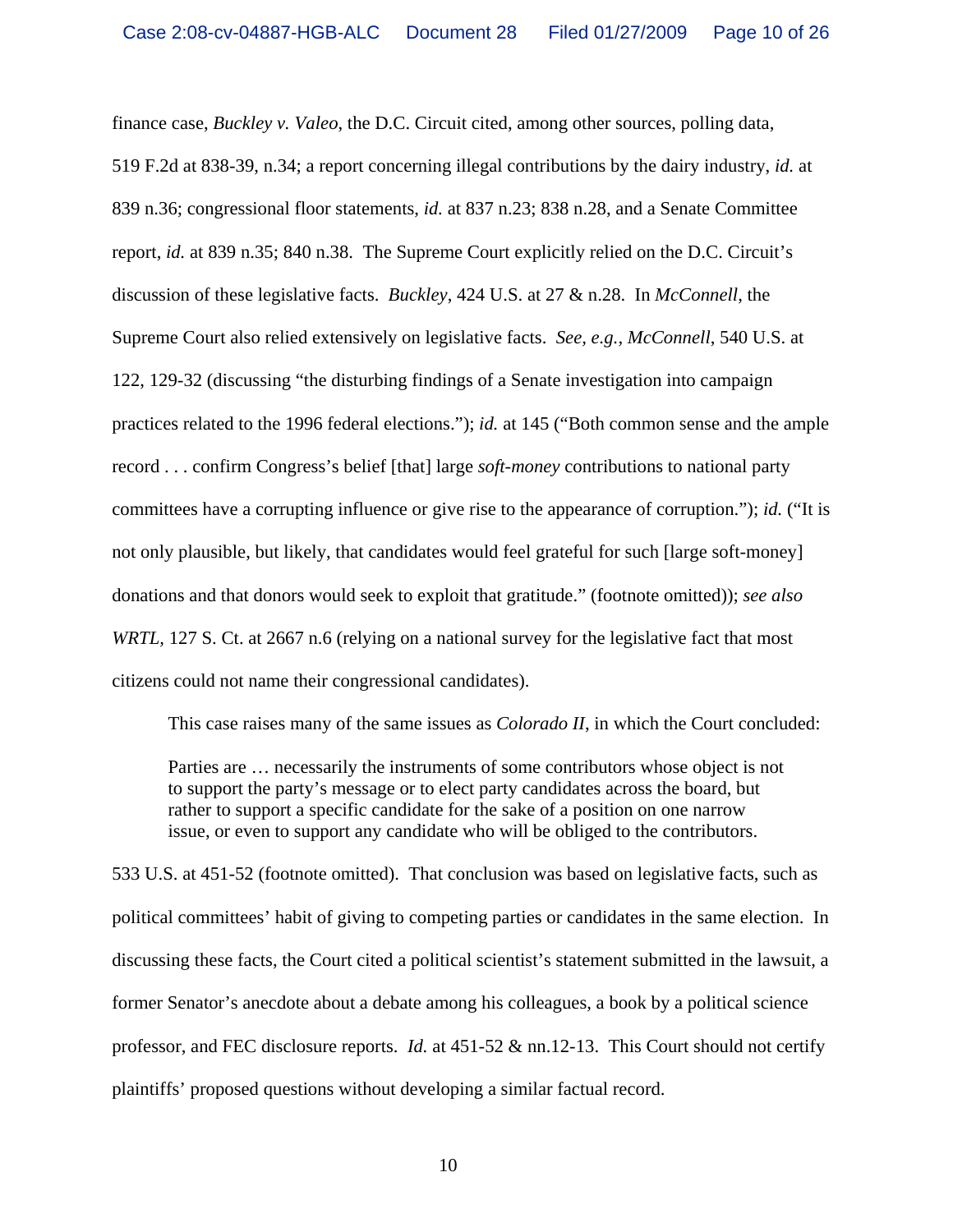#### **B. The State Party Plaintiff in This Case Lacks Statutory Standing**

 Plaintiffs' Question 1 asks whether "each" of the plaintiffs has alleged sufficient injury to support Article III standing. However, LA-GOP lacks statutory standing because it is not in one of the three classes of persons entitled to invoke 2 U.S.C. § 437h.

# **C. Plaintiffs' Questions 2 and 5, Which Claim That Coordinated Expenditures Cannot Be Restricted Unless They Are "Unambiguously Campaign Related," Appear to Be Insubstantial In Part and to Require Factual Development and Statutory Interpretation**

 Plaintiffs' Questions 2 and 5 concede that the Act's limits on party expenditures coordinated with candidates are constitutional as applied to four kinds of activities, but challenge its application to other kinds of expenditures that, in plaintiffs' view (Plaintiffs' Mem. at 3), are not "unambiguously campaign related." In particular, plaintiffs challenge the expenditure provision limits at 2 U.S.C.  $\S$  441a(d)(2)-(3) and the contribution limit at 2 U.S.C.  $§$  441a(a)(2)(A) as applied to coordinated party expenditures for anything beyond express advocacy, "targeted federal election activity," "disbursements equivalent to paying a candidate's bills," and distributing a candidate's campaign literature.

#### **1. Legal Background**

 The Supreme Court has repeatedly explained the "fundamental constitutional difference" between contributions and independent expenditures. *FEC v. Nat'l Conservative Political Action Comm.*, 470 U.S. 480, 497 (1985) (*NCPAC*). "We have consistently held that restrictions on contributions require less compelling justification than restrictions on independent spending." *FEC v. Mass. Citizens for Life, Inc.*, 479 U.S. 238, 259-60 (1986) (*MCFL*); *see also McConnell*, 540 U.S. at 134-40. In *Buckley*, the Court understood "contribution" to "include not only contributions made directly or indirectly to a candidate, political party, or campaign committee … but also all expenditures placed in cooperation with or with the consent of a candidate, his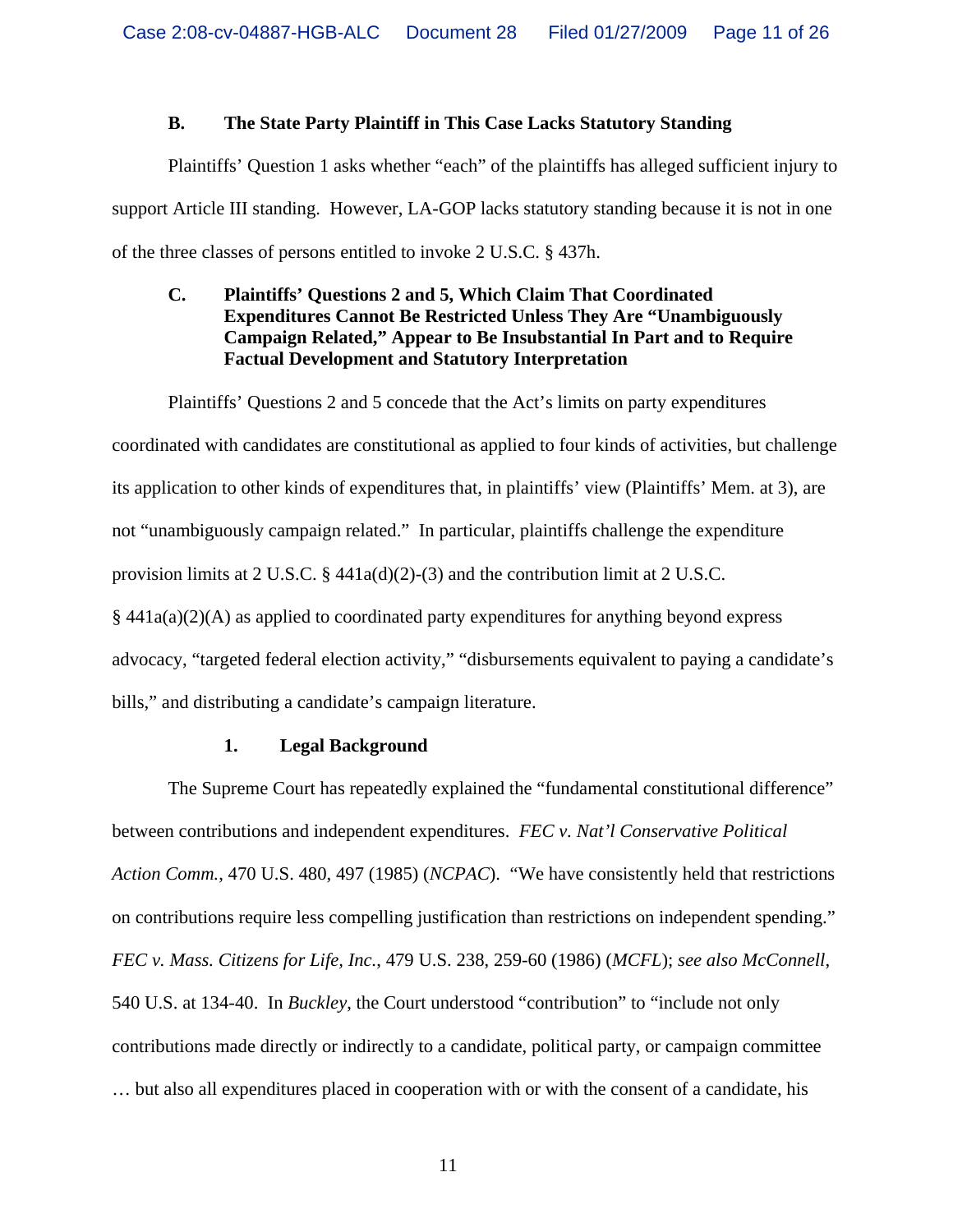agents, or an authorized committee of the candidate." *Buckley*, 424 U.S. at 78. "So defined, 'contributions' have a sufficiently close relationship to the goals of the Act, for they are connected with a candidate or his campaign." *Id. See also Colorado I*, 518 U.S. at 617 ("[T]he constitutionally significant fact … is the lack of coordination between the candidate and the source of the expenditure") (citation omitted); 2 U.S.C. § 441a(a)(7)(B). Thus, it has long been clear that coordinated party expenditures are treated as contributions under the Act.

 To avoid vagueness concerns, the Court in *Buckley* construed certain of the Act's restrictions on *independent* expenditures by individuals and groups other than political committees to reach only "communications that expressly advocate the election or defeat of a clearly identified candidate," *Buckley*, 424 U.S. at 80, but it made no reference to "express advocacy" when analyzing the constitutionality of the Act's *contribution* limits. *See id.* at 24-38. The express advocacy requirement does not apply to coordinated expenditures. *See Buckley*, 424 U.S. at 44; *see also MCFL*, 479 U.S. at 249; *Orloski v. FEC*, 795 F.2d 156, 167 (D.C. Cir. 1986).

 The party coordinated spending limits in 2 U.S.C. § 441a(d) are a "special provision" that allows political parties to make coordinated expenditures in support of their candidates far greater than the \$5,000 limit on contributions applicable to all multicandidate political committees. *See generally Colorado I*, 518 U.S. at 610-12. In *Colorado II*, when the Supreme Court upheld the limits in 2 U.S.C. § 441a(d) on their face, it did not limit its holding to any subset of coordinated expenditures. The Court explained that "there is no significant functional difference between a party's coordinated expenditure and a direct party contribution to the candidate," and it upheld the party coordinated expenditure provision based largely on an anticircumvention rationale: Because individuals can make much larger contributions to political parties than to candidates, the latter limits could be more easily circumvented if the parties'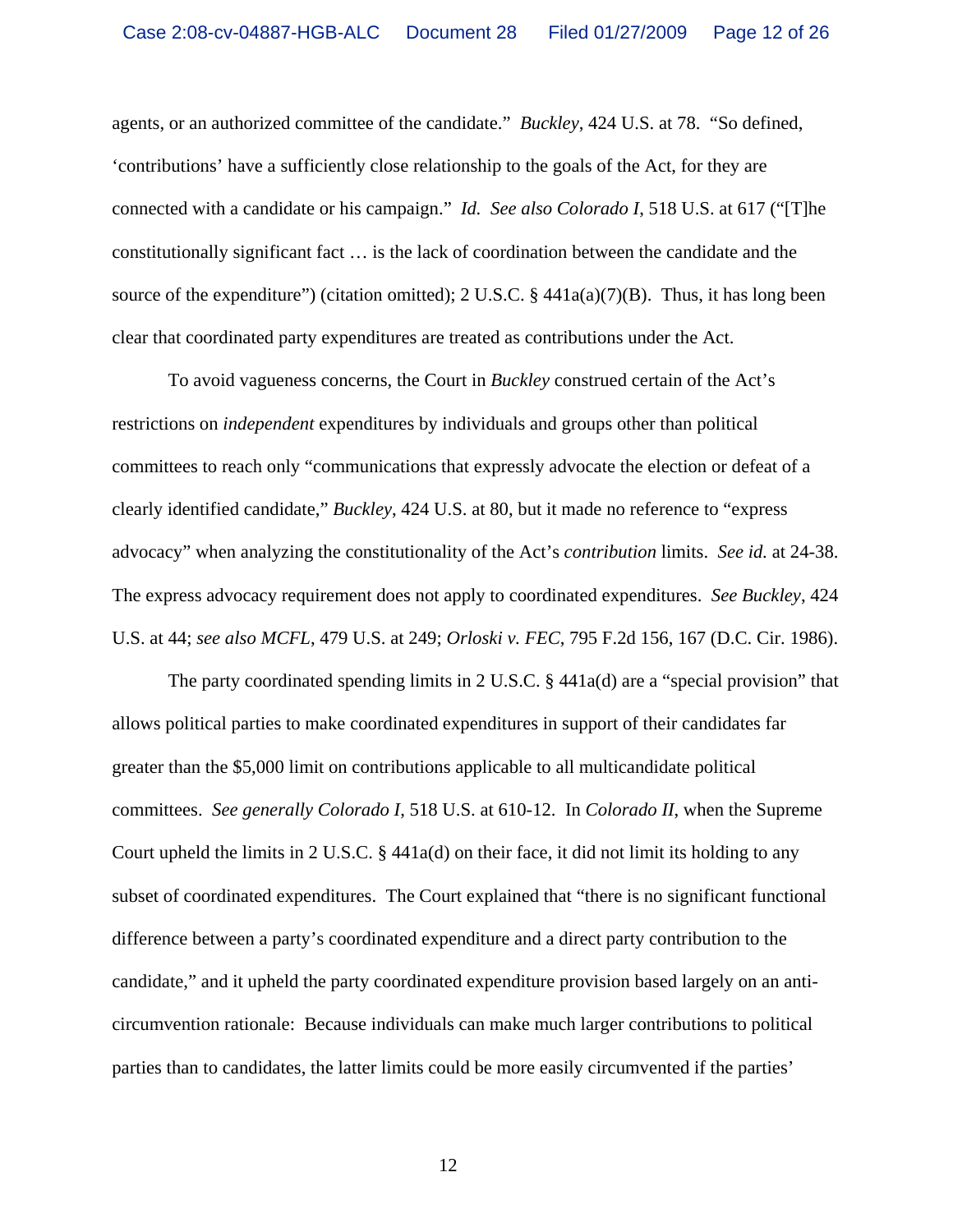ability to make coordinated expenditures were unlimited. As the Court explained, "[c]oordinated expenditures of money donated to a party are tailor-made to undermine contribution limits," which serve to deter corruption. 533 U.S. at 464.

### **2. The Court Should Not Certify Plaintiffs' Questions 2 and 5 at This Time**

Both Questions 2 and 5 are insubstantial to the extent they argue that it is unconstitutional to limit any coordinated expenditures that are not "unambiguously campaign related." Plaintiffs distort *Buckley* by contending that the decision enshrined the phrase "unambiguously campaign related" as a general constitutional test for campaign finance regulation. However, this phrase was merely part of the Court's explanation that its statutory construction of the term "expenditure" in connection with some of the Act's disclosure provisions would resolve "serious problems of vagueness," *Buckley*, 424 U.S. at 76. Indeed, to the extent that *Buckley* caused any confusion on this point, the Court put the question to rest in *McConnell*, which noted that *Buckley*'s "express advocacy limitation, in both the expenditure and the disclosure contexts, was the product of statutory interpretation rather than a constitutional command." *McConnell*, 540 U.S. at 191-92. Thus, *Buckley*'s interpretation (424 U.S. at 79-80) of the term independent "expenditure" — when made by individuals or groups other than political committees — to mean spending that is "unambiguously related" to the campaign of a candidate, has no bearing on the coordinated expenditure limits at issue in this case. Plaintiffs argue that this alleged "unambiguously campaign-related" test was later applied in *MCFL* and *WRTL*, but neither case based its holding on such a requirement, and neither case involved limits on parties' coordinated expenditures.

To the extent Questions 2 and 5 are not dependent on plaintiffs' "unambiguously campaign related" argument, they may not be insubstantial, but they require clarification and the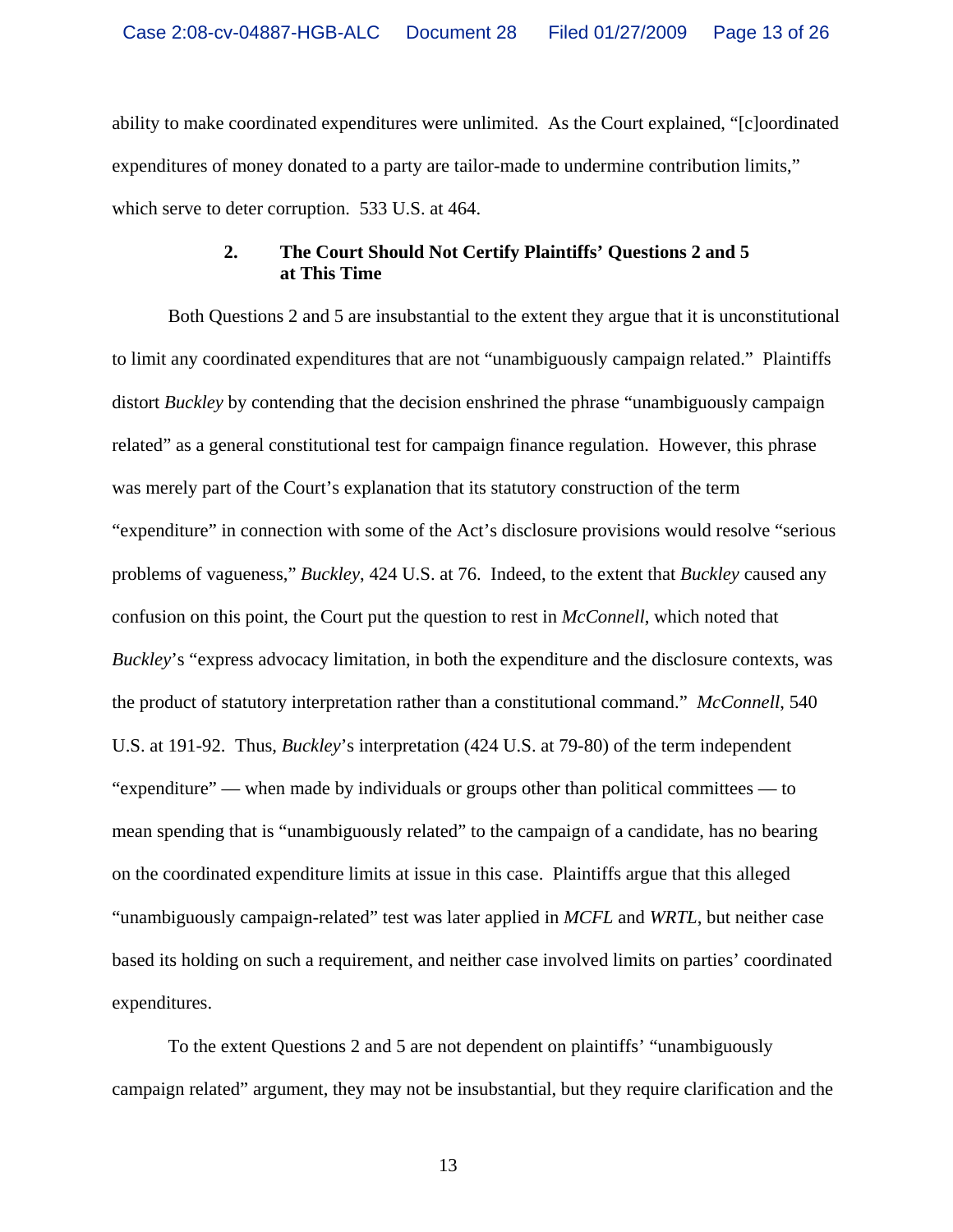development of a factual record. *See supra* section II.A. In particular, both questions concede that restrictions on "targeted federal election activity" are constitutional, but this is not a term of art from any case or statute. Instead, it appears to be a concept that plaintiffs have developed out of whole cloth. Plaintiffs provide four examples of "targeted federal election activity": "voter registration, voter identification, get-out-the-vote, and generic campaign activities that are targeted to help elect the federal candidate involved." Plaintiffs' Mem. at 3. But that does not clarify what "targeted" means. For example, in plaintiffs' view, would voter registration activity coordinated with a candidate but conducted partially outside the candidate's own district fall within this category? Would get-out-the-vote activity be non-targeted if it did not explicitly mention the candidate's name? Plaintiffs' complaint also states that they wish to engage in other undefined activities, including "issue advocacy" and "grassroots lobbying." Am. Compl. ¶ 40. It may be that some of these activities plainly fall within the legitimate scope of the Act, or conversely, that some are clearly not restricted by the Act at all; in either case, certification would not be appropriate. Discovery is necessary to determine more precisely which activities plaintiffs plan to undertake and to build a record about the government interest in regulating such activity that is actually covered by the Act.

Lastly, although plaintiffs do not cite the Commission regulation about party coordinated expenditures, their challenge may implicate the regulation. Under 11 C.F.R. § 109.37, party expenditures are subject to the limits in 2 U.S.C.  $\S$  441a(d) if they meet certain "conduct" requirements (*i.e.*, sufficient collaboration between the candidate and party to constitute "coordination") and certain "content" requirements. Plaintiffs appear to argue that at least some of the "content" prong of the regulation is unconstitutional, insofar as it reaches some candidatespecific communications that lack express advocacy. If plaintiffs' real quarrel is with the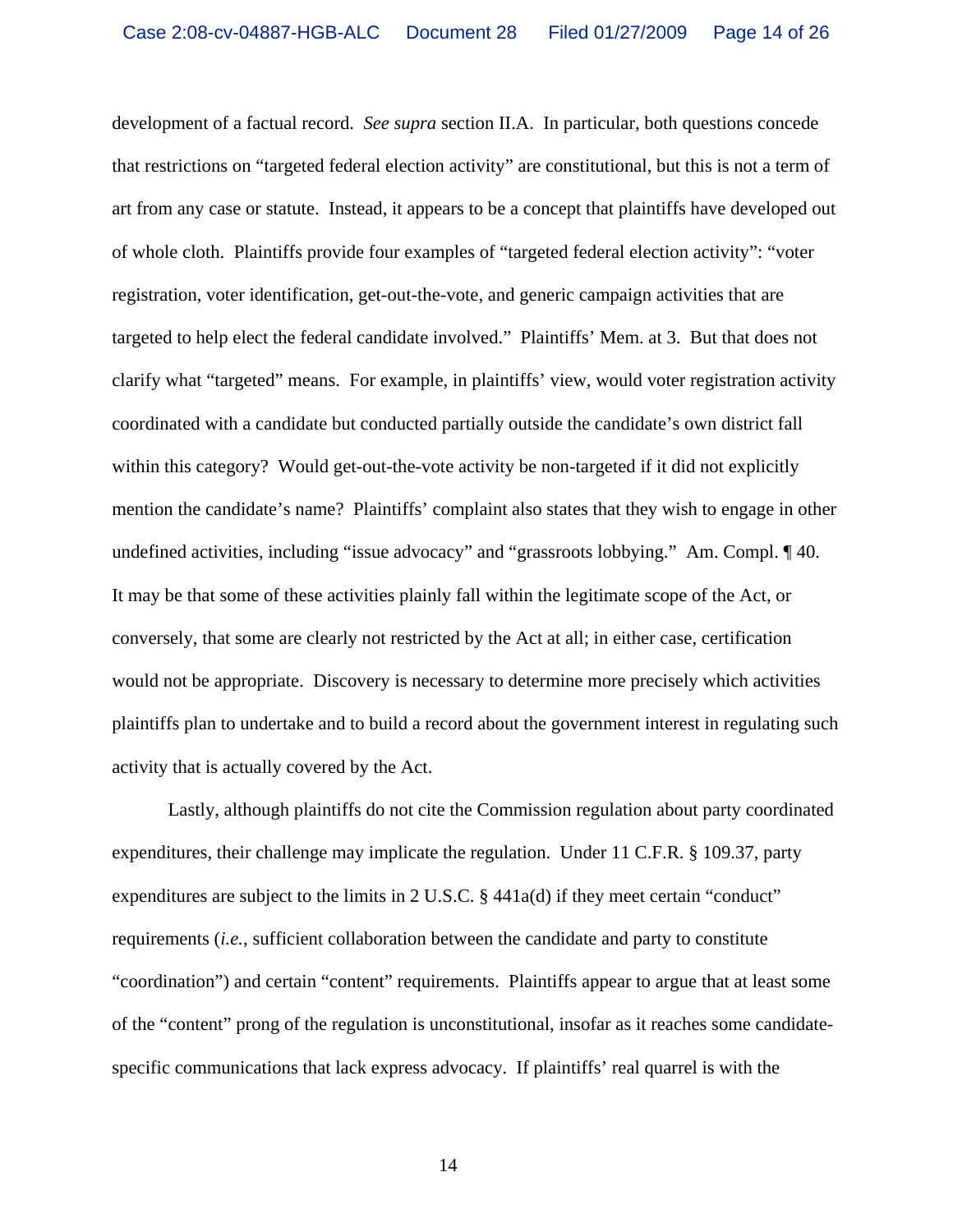regulation's interpretation of the Act, then certification should be denied if "resolution of unsettled questions of statutory interpretation may remove the need for constitutional adjudication." *California Med. Ass'n*, 453 U.S. at 192 n.14. Thus, certification will not be appropriate if this Court determines that any alleged constitutional infirmities in 2 U.S.C. § 441a(d) can be rectified by a narrower reading of the statute or regulation.

## **D. Plaintiffs' Questions 3 and 6, Which Claim That Coordinated Expenditures Cannot Be Restricted If They Are a Party's "Own Speech," Appear to Be Insubstantial In Part and to Require Factual Development And Statutory Interpretation**

Plaintiffs' Questions 3 and 6 ask whether the expenditure limits at 2 U.S.C.

§ 441a(d)(2)-(3) and the contribution limit at 2 U.S.C. § 441a(a)(2)(A) are unconstitutional as applied to coordinated party expenditures for express advocacy and "targeted federal election activity." As written, these questions are plainly insubstantial; under plaintiffs' own theory, coordinated expenditures for such activity are "unambiguously campaign related" and subject to constitutional limits. *See* Plaintiffs' Mem. at 9. If coordinated express advocacy were outside the reach of Section 441a(d), it would render the provision virtually meaningless, as parties would be free to spend unlimited amounts expressly advocating the election of their candidates in ads created and run in close consultation with the candidates, effectively eliminating the Act's contribution limits. *See Colorado II,* 533 U.S. at 464 (noting that "[t]here is no significant functional difference between a party's coordinated expenditure and a direct party contribution to the candidate.").

 Plaintiffs' actual claims regarding Questions 3 and 6 (*see* Plaintiffs' Mem. at 9, 15) appear to be that restriction of party communications for such activity is unconstitutional to the extent the communications constitute a party's "own speech." But plaintiffs neither explain how communications that have been coordinated could still be a party's "own speech," nor suggest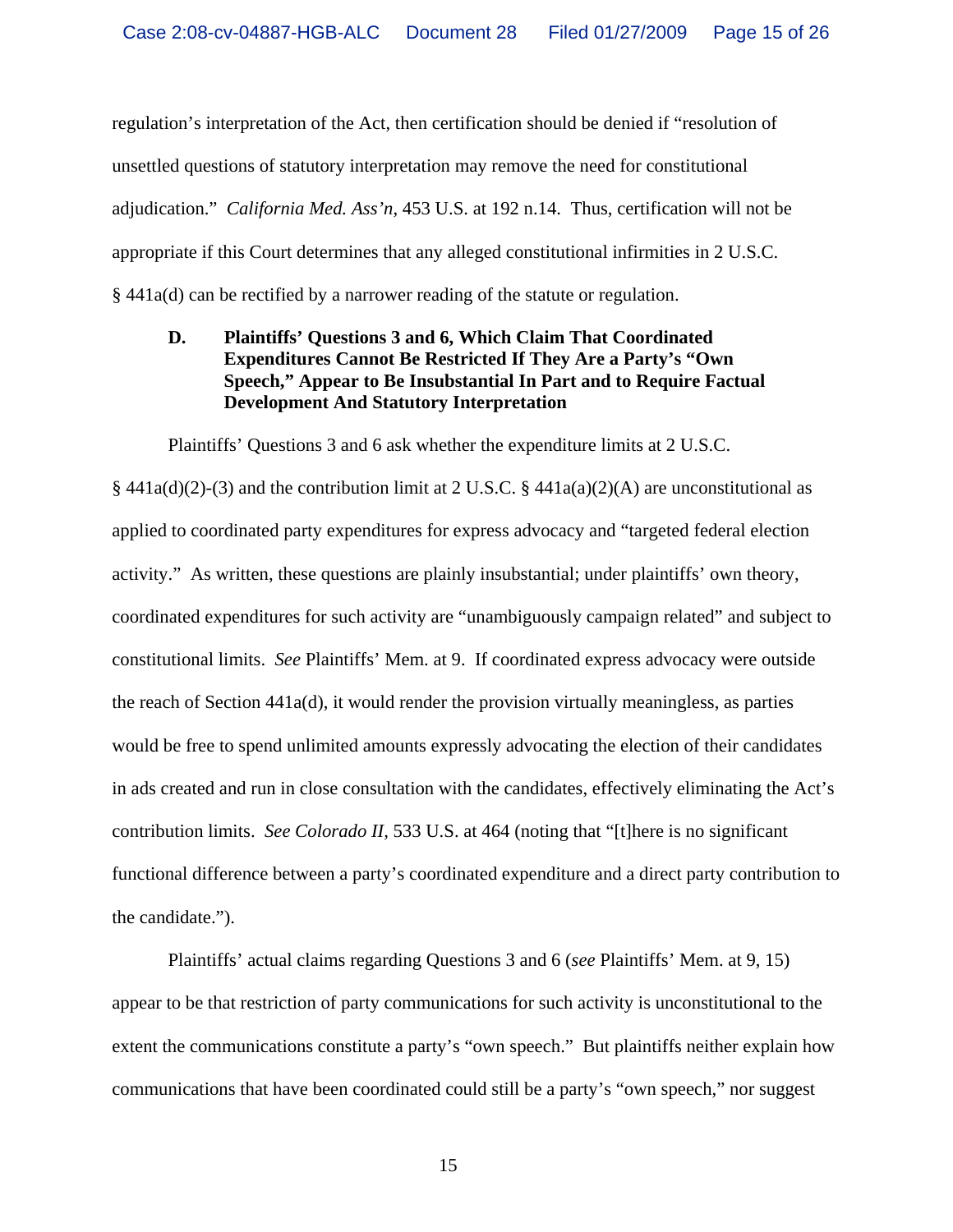how the Court should identify such speech. The complaint identifies only a single example of what plaintiffs believe would constitute a communication that falls within the "own speech" category — an advertisement allegedly written without Congressman Cao's involvement, but for which the party would coordinate with Congressman Cao as to "the best timing" to run the ad. *See* Am. Complaint at ¶¶ 43-44. In the Commission's view, even coordination as to the timing of an advertisement is sufficient to mean that the ad is no longer "independent" for purposes of the Act*. See* 11 C.F.R. §§ 109.37(a)(3); 109.21(d)(2)(v). If there are other types of communications that plaintiffs believe fall within the "own speech" category, those facts need to be developed during the discovery process, so that the courts will have an adequate factual context to determine whether such communications are encompassed by the statutory provisions, and if so, whether such application is constitutional. As explained *supra* section I, if these questions can be resolved through interpretation of the Act and FEC regulations, certification would not be appropriate. *Cal. Med. Ass'n*, 453 U.S. at 192 n.14.5

# **E. Plaintiffs' Question 4, Regarding the Constitutionality of the Specific Limits on Party Coordinated Expenditures under 2 U.S.C. § 441a(d)(3), Involves Settled Principles of Law and Does Not Merit Certification Under 2 U.S.C. § 437h**

Under 2 U.S.C. § 441a(d)(3), party committees receive special rights to make expenditures in coordination with their candidates that are unavailable to other political committees. The inflation-adjusted expenditure limits are based in part on the voting age population of the states in which the race is held. For the 2008 election cycle, the limits ranged from \$42,100 to \$84,100 in races for the House of Representatives, and from \$84,100 to more

 5 The Colorado party committee appeared to raise a similar claim in *Colorado II*, *i.e.*, that the party expenditure provision was "facially invalid because of its potential application to expenditures that involve more of the party's own speech." 533 U.S. at 456 n.17. The Court noted that the party had failed to explain "what proportion of the spending falls in one category or the other" and thus did not "lay the groundwork for its facial overbreadth claim." *Id.*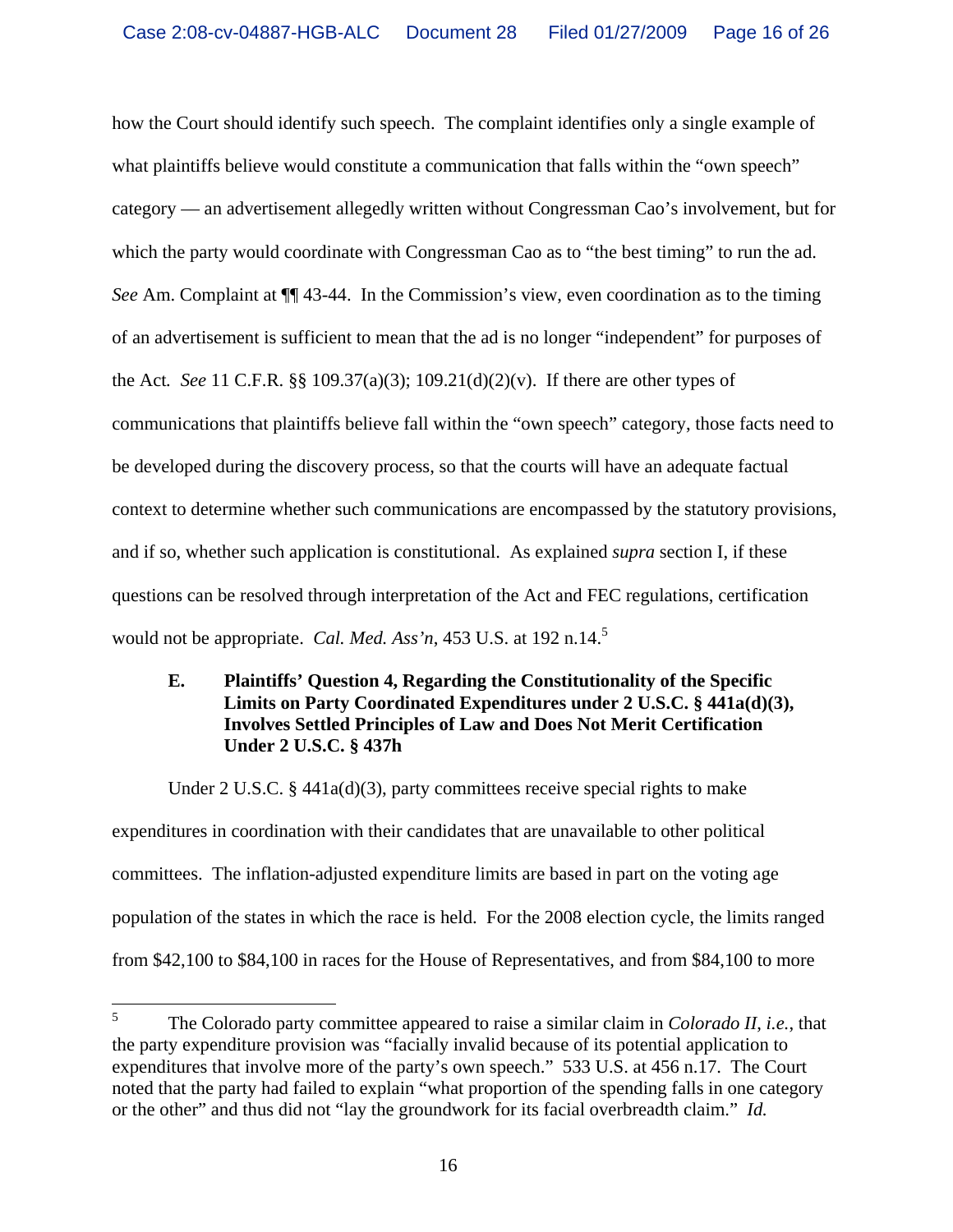than \$2 million in Senate races. The gist of plaintiffs' argument is that the variability of these limits renders them unconstitutional. Congress is entitled to significant deference, however, in balancing competing interests and determining that higher coordinated expenditure limits for certain elections adequately serve the government's interest in preventing corruption. Under the applicable, settled precedent, plaintiffs cannot demonstrate that the current limits are unconstitutional, so this question should not be certified to the *en banc* Court of Appeals.

The different limits Section 441a(d)(3) sets for different congressional races reflect Congress's judgment as to the best way to balance the competing interests of preventing corruption with the candidates' need to "amass[] the resources necessary for effective advocacy." *Buckley*, 424 U.S. at 21. *See also Nixon v. Shrink Missouri Government PAC*, 528 U.S. 377, 397 (2000); *Buckley*, 424 U.S. at 36 (explaining that FECA "provisions [excepting some volunteers' expenses from contribution limits] are a constitutionally acceptable accommodation of Congress's valid interest in encouraging citizen participation in political campaigns while continuing to guard against the corrupting potential of large financial contributions to candidates"). Such accommodation of competing interests is the norm rather than the exception in legislation, and "[c]ourts . . . must respect and give effect to these sorts of compromises." *Ragsdale v. Wolverine World Wide, Inc.* 535 U.S. 81, 94 (2002) (citation omitted). As the Supreme Court has explained:

[N]o legislation pursues its purposes at all costs. Deciding what competing values will or will not be sacrificed to the achievement of a particular objective is the very essence of legislative choice — and it frustrates rather than effectuates legislative intent simplistically to assume that *whatever* furthers the statute's primary objective must be the law.

*Rodriguez v. United States*, 480 U.S. 522, 525-26 (1987). Here, Congress made a legislative judgment based upon the difference between state-wide elections and elections in a congres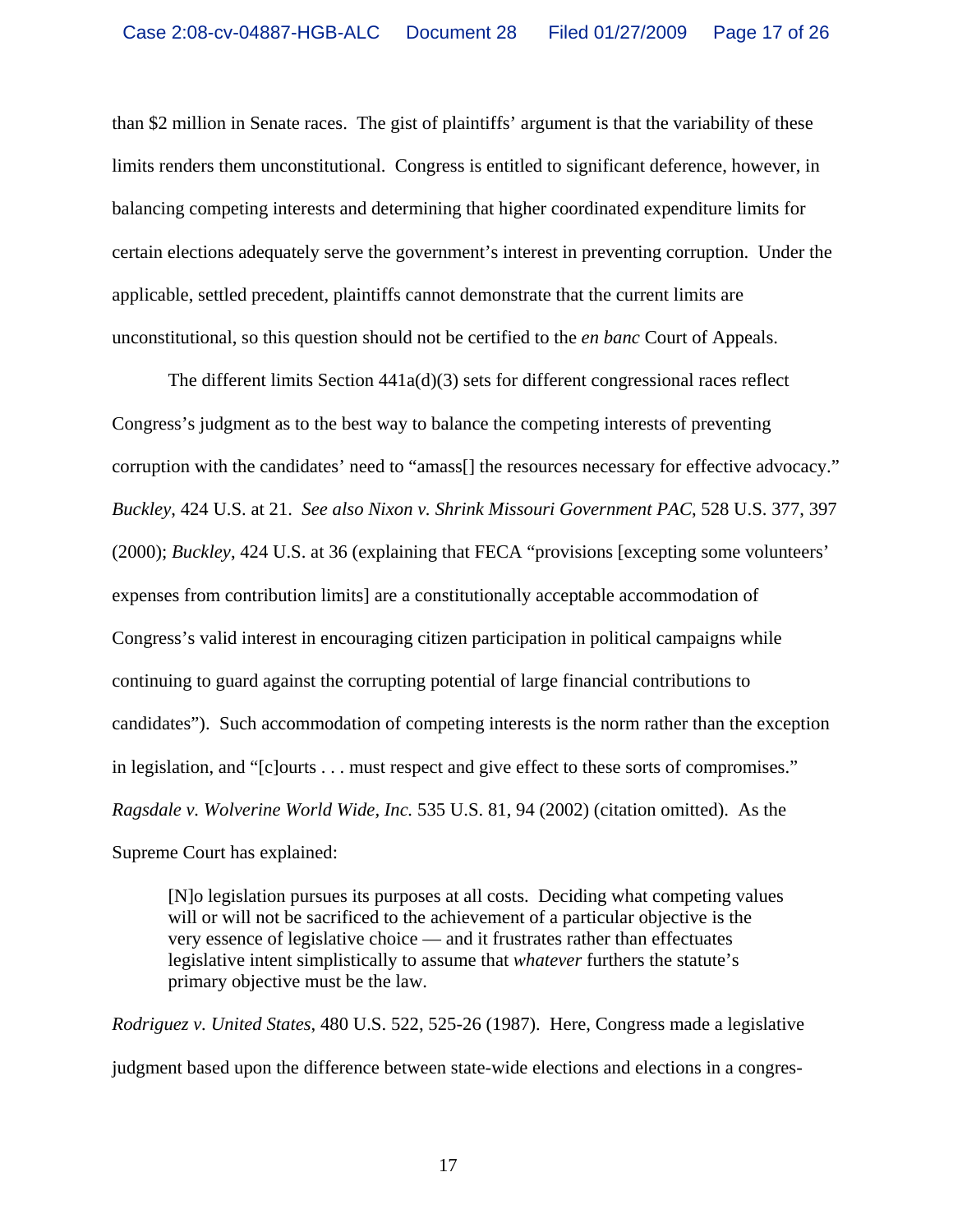sional district occupying less than an entire state. Congress was doubtless aware that running campaigns targeting more voters or voters across a larger geographic area would be more costly.

The Supreme Court has recognized that "[t]he Constitution does not require things that are different in fact or opinion to be treated in law as though they were the same," and "[t]he initial discretion to determine what is different and what is the same resides in the legislatures." *Plyler v. Doe*, 457 U.S. 202, 216 (1982)(emphasis and citations omitted). "Sometimes the grossest discrimination can lie in treating things that are different as though they were exactly alike." *Buckley*, 424 U.S. at 97-98. Indeed, in *Buckley* the Court explained that the then-\$1,000 limit on individual contributions to House and Senate candidates "might well have been structured to take account of the graduated expenditure limitations for Congressional and Presidential campaigns." *Id.* at 30. Plaintiffs are thus wrong to suggest that because Congress set higher limits for statewide races, lower limits in other races are "not supported by an anticorruption interest." Am. Compl. ¶ 71-72.

The Supreme Court has also recognized that, in the context of campaign contributions, the task of identifying a specific dollar limit that strikes the most appropriate balance between competing objectives is largely entrusted to Congress. "If [Congress] is satisfied that some limit on contributions is necessary, a court has no scalpel to probe, whether, say, a \$2,000 ceiling might not serve as well as \$1,000." *Buckley*, 424 U.S. at 30 (citation omitted); *accord Shrink Missouri*, 528 U.S. at 397. The Court has typically deferred to the legislative branch's determination of such matters since "[i]n practice, the legislature is better equipped to make such empirical judgments, as legislators have 'particular expertise' in matters related to the costs and nature of running for office." *Randall v. Sorrell*, 548 U.S. 230, 248 (2006) (citation omitted); *see also Buckley*, 424 U.S. at 83 ("The line is necessarily a judgmental decision, best left in the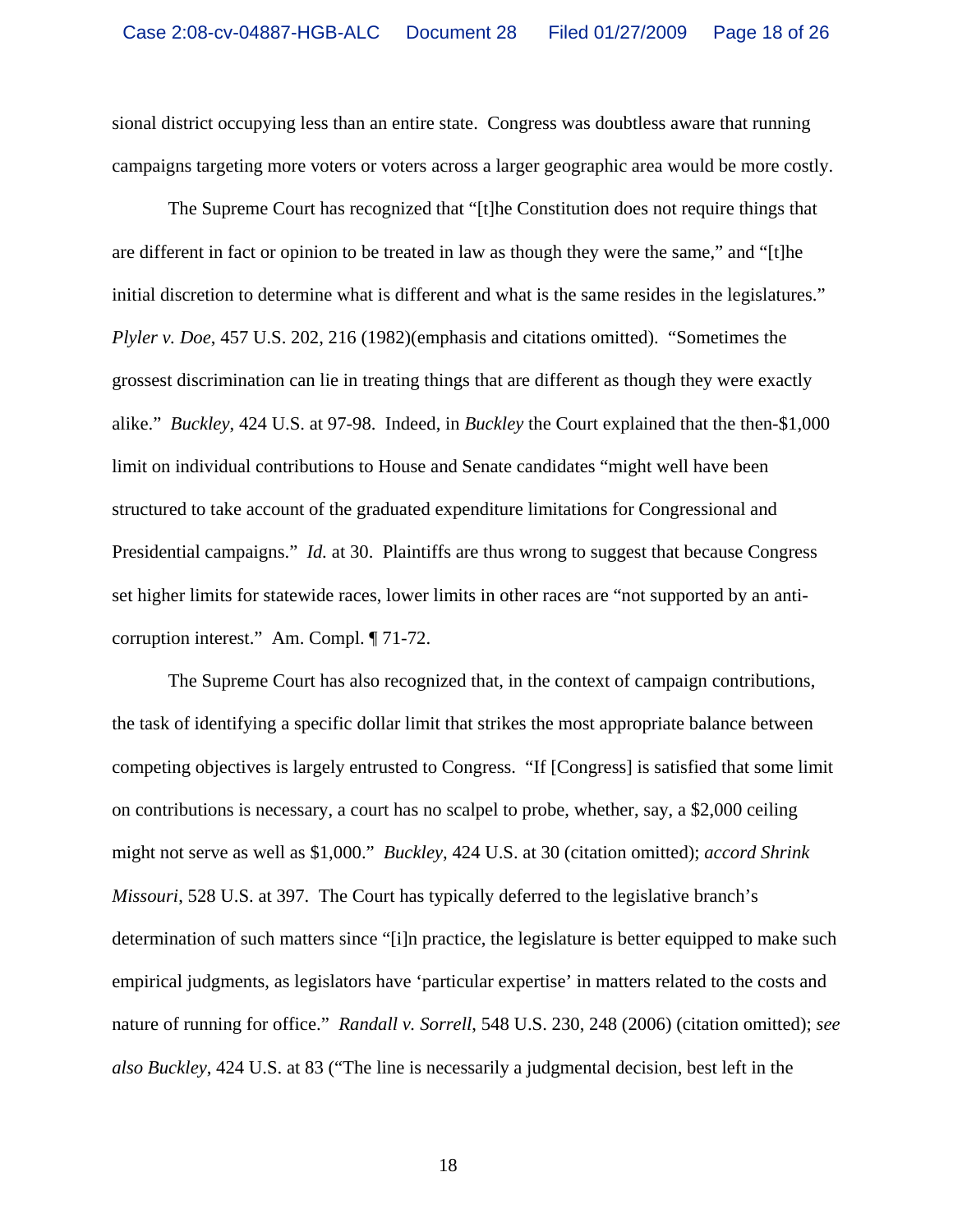context of this complex legislation to congressional discretion."). Indeed, "[w]hen contribution limits are challenged as too restrictive, [the Court has] extended a measure of deference to the judgment of the legislative body that enacted the law." *Davis v. FEC*, 554 U.S. \_\_, 128 S. Ct. 2759, 2771 (2008).<sup>6</sup>

Plaintiffs' claim that even the highest coordinated expenditure limit for races for the

House of Representatives — in the 2008 election cycle, a limit of \$84,100 — is

unconstitutionally low also goes against settled principles of law. Since *Buckley* the Court has

acknowledged that there is some lower bound to contribution limits, as "contribution restrictions

could have a severe impact on political dialogue if the limitations prevented candidates and

political committees from amassing the resources necessary for effective advocacy." 424 U.S. at

21. However, the Court has consistently applied a constitutional test that analyzes contribution

limits from the perspective of the *candidate*, not the donor, and asks whether the limit affects the

candidate's ability to wage an effective campaign:

We asked, in other words, whether the contribution limitation was so radical in effect as to render political association ineffective, drive the sound of a candidate's voice below the level of notice, and render contributions pointless. Such being the test, the issue in later cases cannot be truncated to a narrow question about the power of a dollar, but must go to the power to mount a campaign with all the dollars likely to be forthcoming.

*Shrink Missouri*, 528 U.S. at 397. In *Khachaturian*, the Fifth Circuit emphasized that a Senate candidate challenging the constitutionality of the Act's \$1000 individual contribution limit as applied to him would have to show a "serious adverse effect" on his campaign in light of

 6 Furthermore, since candidates running against one another compete under the same party coordinated expenditure limits, the limits do not put any candidate at a competitive disadvantage. *See Davis v. FEC*, 128 S. Ct. at 2774 ("imposing different contribution and coordinated party expenditure limits *on candidates vying for the same seat* is antithetical to the First Amendment") (emphasis added). Unlike the provision at issue in *Davis*, which allowed some candidates to use relaxed contribution limits based upon an opponent's use of self-financing, the difference in limits at issue in this case does not create a disparity between competing candidates.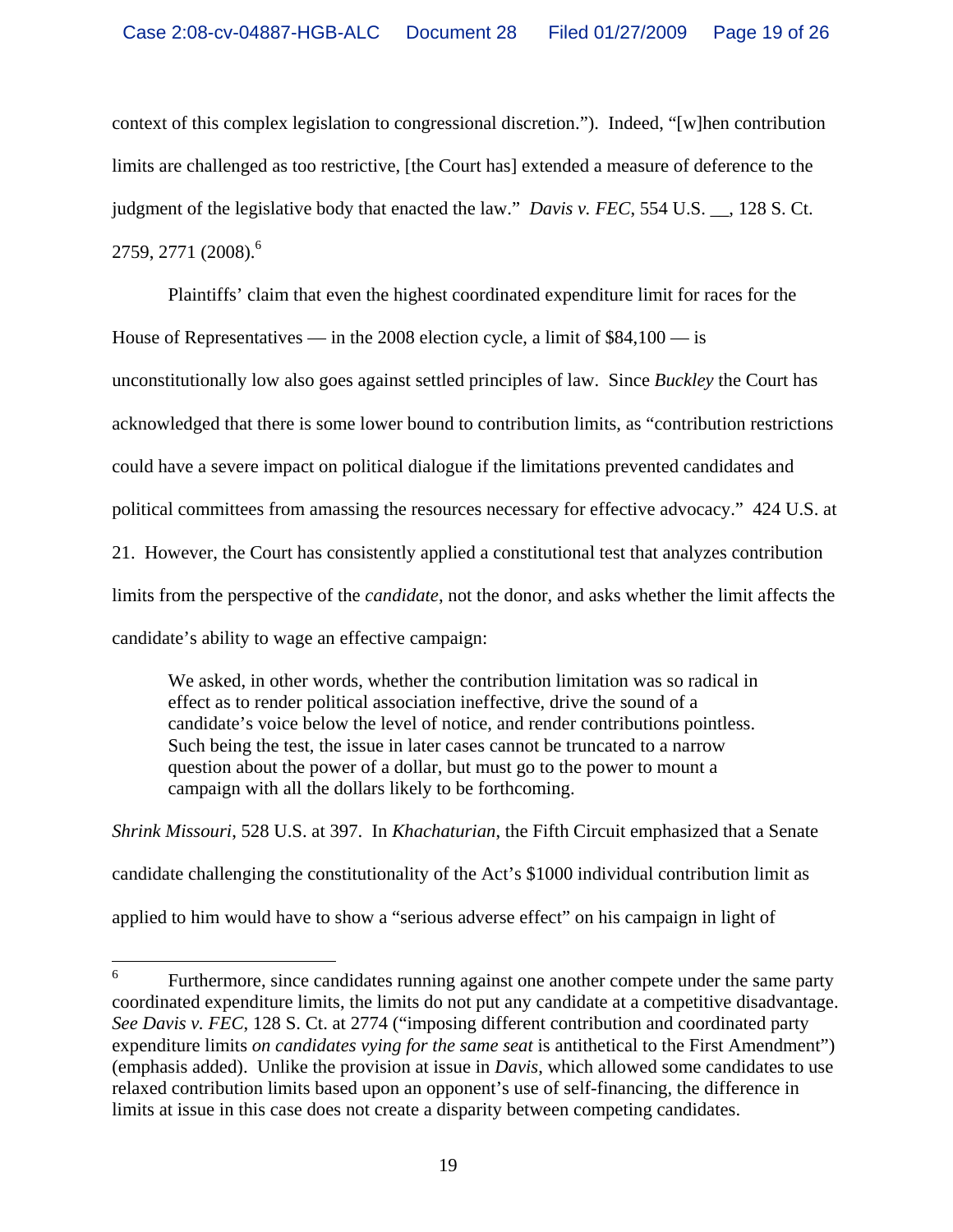*Buckley*'s facial upholding of that provision. 980 F.2d at 331. In this case, the RNC contends that the party expenditure limits are too low, but there is no indication that the limits in Section 441a(d)(3) have had any "serious adverse effect" on any candidate's ability to wage an effective campaign. In the 2008 election cycle, in addition to party contributions and coordinated expenditures, congressional candidates were permitted to receive contributions of up to \$5,000 from any other multicandidate political committee, and contributions from individuals of up to \$2,300 per election (*i.e.*, \$2,300 for a primary and \$2,300 for a general election). *See* 2 U.S.C. §§ 441a(a)(1)(A), 441a(a)(2)(A). In fact, during the 2008 cycle, Mr. Cao received campaign contributions of \$242,279, and with these contributions he unseated an incumbent member of Congress. Plainly, the limits on party coordinated expenditures did not keep Mr. Cao from amassing the resources necessary for effective advocacy. By contrast, in *Shrink Missouri*, the Court declined to second-guess a legislative judgment that contribution limits ranging from \$275 to \$1,075 were appropriate for statewide Missouri campaigns, relying on findings that candidates had been able to raise funds to run effective campaigns with the limits in place. 528 U.S. at 395-97. In *Randall*, the Court did strike down Vermont party contribution limits ranging from \$200 to \$400 (depending on the office), 548 U.S. at 257-59, but those limits were clearly a far cry from the party limits at issue here, as the Court itself recognized in noting that the federal limits on coordinated expenditures and direct party contributions it had previously upheld "were far less problematic, for they were significantly higher than [Vermont's] limits." *Id.* at 258. In sum, plaintiffs cannot show that the limits on party coordinated expenditures have prevented effective campaigns, and Question 4 does not meet the standards to be certified to the Court of Appeals.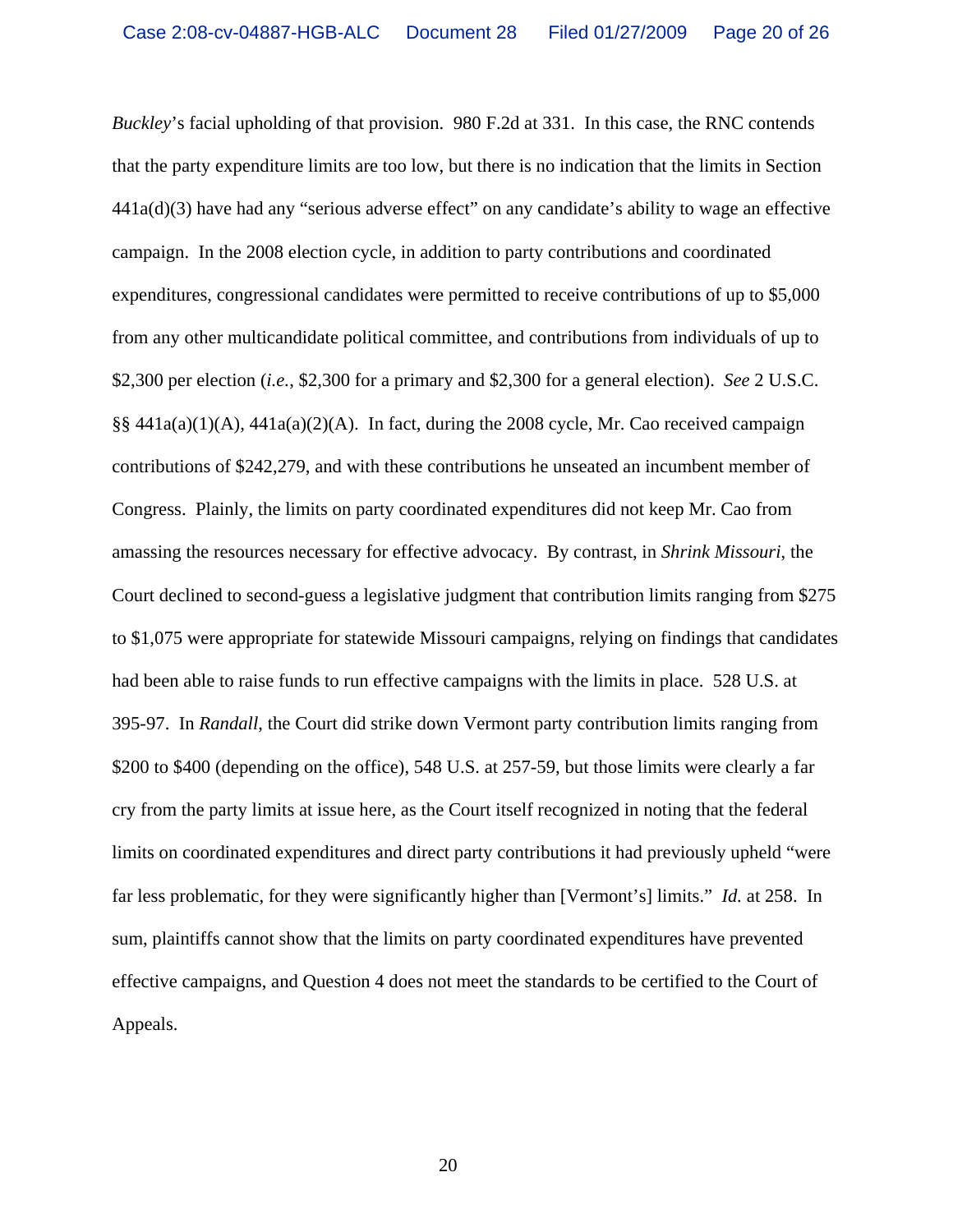## **F. Plaintiffs' Question 7, Whether the \$5,000 Contribution Limit at 2 U.S.C. § 441a(a)(2)(A) Violates the Constitution by Setting the Same Limits on Political Parties As It Does on Other Political Committees, Does Not Merit Certification under 2 U.S.C. § 437h**

This question involves settled principles of law. Although political parties differ from other political committees in certain respects, there is no constitutional requirement that they have different contribution limits. In *Colorado II*, the Supreme Court addressed this very issue in the context of party coordinated expenditures, which are functionally the same as direct party contributions, and the Court "reject[ed] the Party's claim to suffer a burden unique in any way that should make a categorical difference under the First Amendment." 533 U.S. at 447, 464. The Court considered the argument that a political party is in "a different position from other political speakers, giving it a claim to demand a generally higher standard of scrutiny before its coordinated spending can be limited," and held that party coordinated expenditure limits are subject to the same scrutiny as the limits on individuals and other political committees. *Id*. at 445, 456. In so concluding, the Court observed that the coordinated spending limits have not rendered parties useless. *Id.* at 455 ("In reality, parties continue to organize to elect candidates, and also function for the benefit of donors whose object is to place candidates under obligation…."). Similarly, there is no indication that limits on parties' in-kind and direct contributions to candidates have unduly burdened parties or their candidates. Thus, there is no reason to conclude that the \$5,000 limit on contributions by political committees, which the Court upheld in *Buckley*, raises a substantial constitutional issue as applied to political parties.

Of course, parties actually enjoy limits that are far more generous than those that apply to other political committees, in large part because parties are able to make large coordinated expenditures under Section  $441a(d)(3)$  that are functionally equivalent to contributions. As the Supreme Court observed in *Colorado II*, "a party is better off [than individuals and other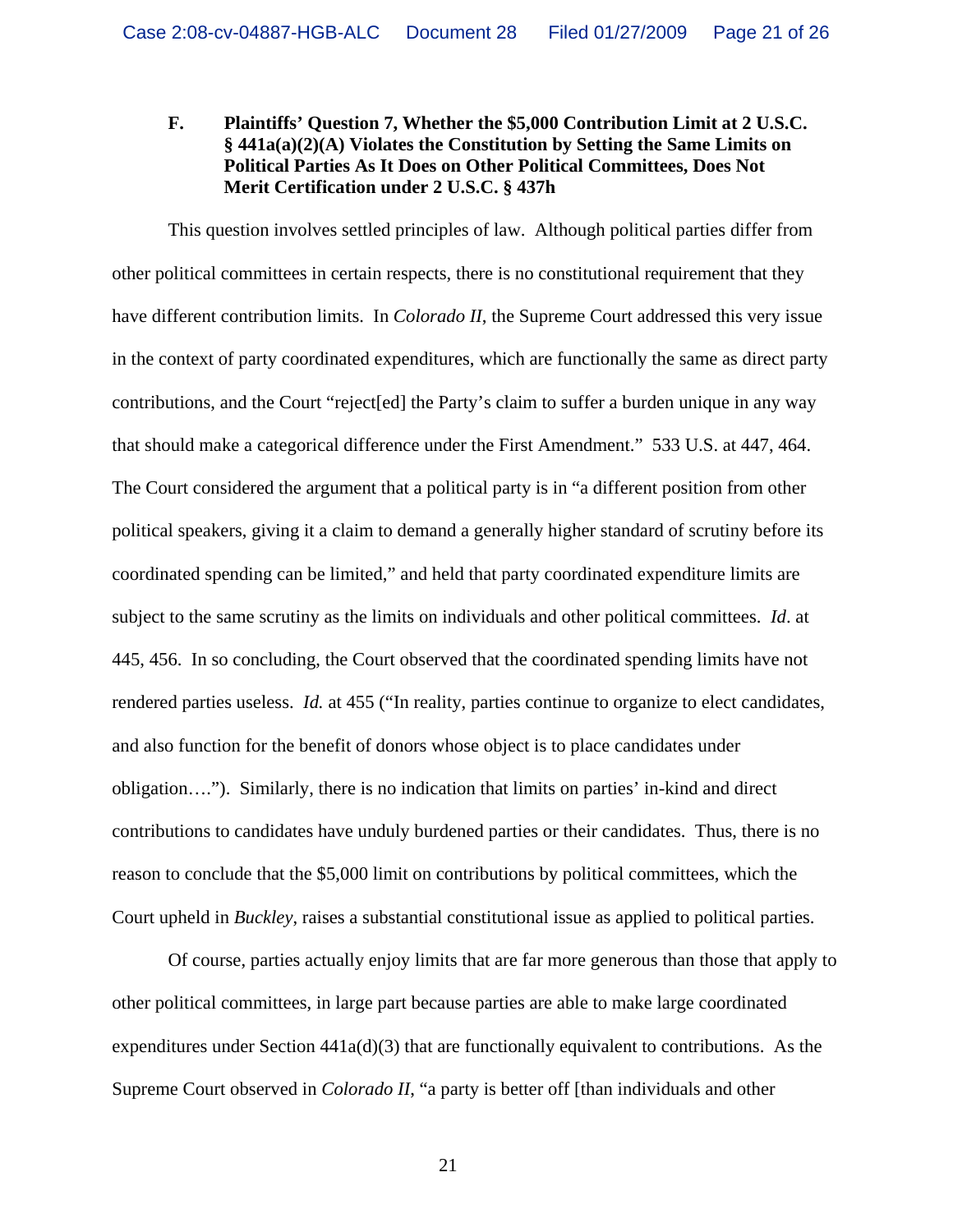political committees], for a party has the special privilege the others do not enjoy, of making coordinated expenditures up to the limit of the Party Expenditure Provision." *Id.* at 455. Indeed, parties enjoy several special benefits. These include higher limits for contributions by national party committees like the RNC to Senate candidates under 2 U.S.C. § 441a(h) (\$39,900 in the 2008 cycle, *see* 73 Fed. Reg. 8698), and — for some national parties including the RNC multi-million dollar public subsidies for their quadrennial conventions under 26 U.S.C. § 9008. Analogously, the Court has upheld the limits on contributions by *unincorporated* associations to multicandidate political committees under 2 U.S.C.  $\S$  441a(a)(1)(C), even though the ability of corporations and unions to support their "separate segregated funds" under 2 U.S.C. § 441b(b)(2) is not so limited, because the Act as a whole imposes far greater restrictions on corporations and unions. *Cal. Med. Ass'n*, 453 U.S. at 200-01. Thus, given the Act's generous overall treatment of political parties, Question 7 raises a settled question of law that does not merit certification to the Court of Appeals.

#### **G. Plaintiffs' Question 8, Whether the \$5,000 Contribution Limit in 2 U.S.C. § 441a(a)(2)(A) Is Unconstitutionally Low as Applied to Political Parties, Does Not Merit Certification Under 2 U.S.C. § 437h**

 Plaintiffs divide their Question 8 into three sub-claims, none of which presents a substantial or unresolved question sufficient to merit certification to the Court of Appeals. Plaintiffs' sub-claim (a), based on the fact that the \$5,000 limit at 2 U.S.C. § 441a(a)(2)(A) is not indexed for inflation, is meritless because the Supreme Court upheld this and other limits, *see Buckley*, 424 U.S. at 35-36, when they were not indexed for inflation. Indeed, the Court has never struck down a federal contribution limit based on a lack of indexing. In *Randall*, the Court identified Vermont's failure to index its contribution limits to inflation as one of the factors leading it to conclude that the contribution limits in that case were unconstitutional. 548 U.S. at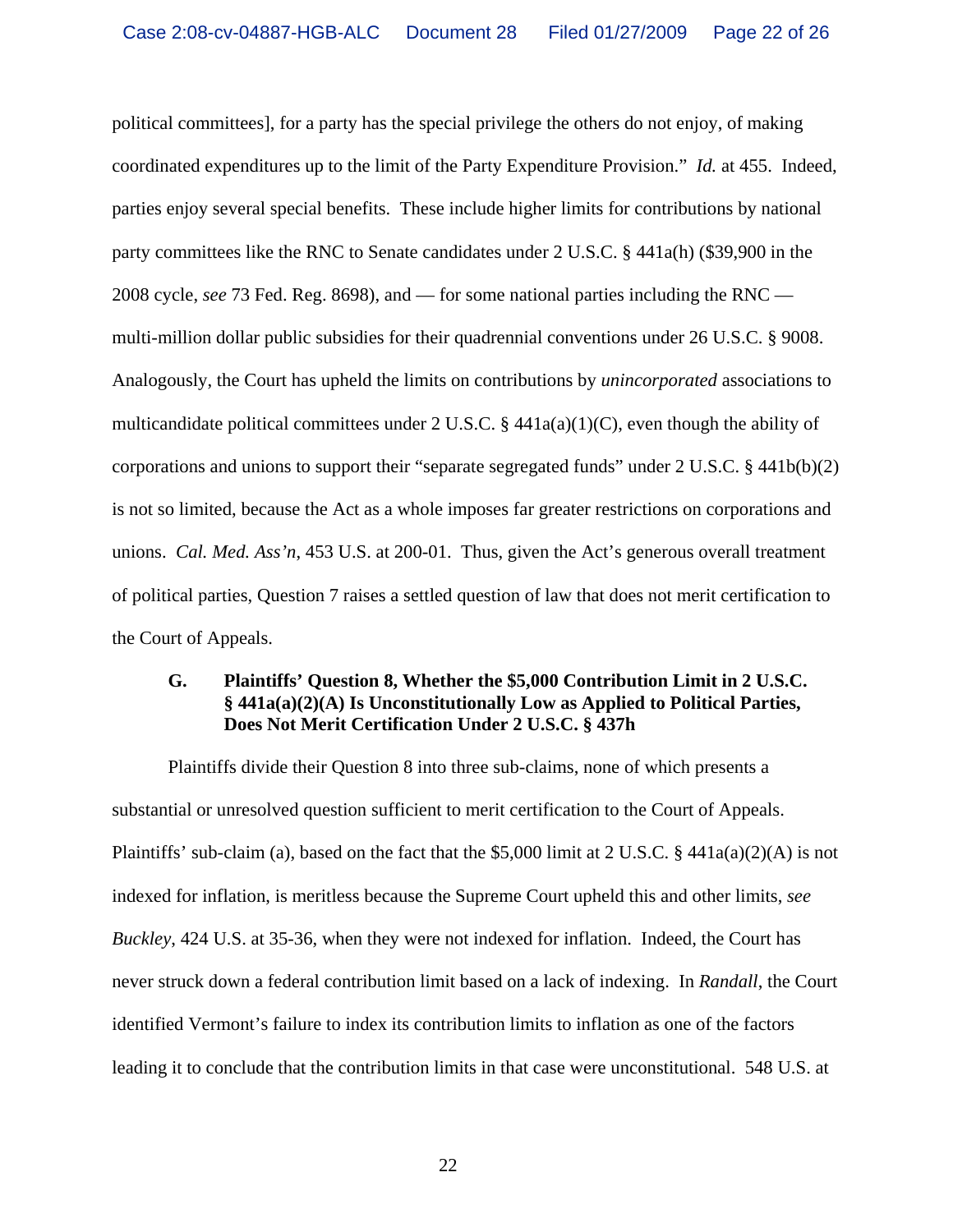261. However, the Court noted that the \$200 to \$400 contribution limits in Vermont were already "suspiciously low," so without indexing the limits would "almost inevitably become too low over time." *Id.* By contrast, the \$5,000 limit on multicandidate political committee contributions to federal candidates is not suspiciously low, and in any event, is only one of the avenues the Act provides for political parties to assist federal candidates. *See supra* section II.E. If and when inflation seriously erodes the value of a \$5,000 contribution and Congress does not act to increase the limit, plaintiffs might then be able to raise a substantial question; speculating now about what Congress might not do in the future, however, is not sufficient to raise a substantial claim under Section 437h.

 Plaintiffs' sub-claim (b) also fails to raise a substantial question. It argues that because 2 U.S.C. § 441a(h) extends a special benefit to national party committees like RNC to contribute higher amounts to Senate candidates, all lower contribution limits for Senate and House candidates are invalid. However, the higher limit in 2 U.S.C. § 441a(h) does not vitiate the anticorruption interest that supports the \$5,000 limit in 2 U.S.C. § 441 $a(a)(2)(A)$ . The Supreme Court has recognized that the Constitution does not require that different things be treated as though they were the same, and the higher limits simply reflect Congress's judgment as to the best way to balance the competing interests of preventing corruption with the candidates' need to amass the resources necessary for effective advocacy. *See supra* section II.E; *Buckley*, 424 U.S. at 36, 97-98; *Plyler*, 457 U.S. at 216. In enacting 2 U.S.C. § 441a(h), Congress was simply acknowledging the special role of national parties and the fact that candidates running for Senate may need more funds to run effective campaigns. Moreover, like the coordinated expenditure limits, the limits in Section 441a(h) put no candidate at a competitive disadvantage, since candidates running against one another are subject to the same limits. *See supra* p. 19 n.6.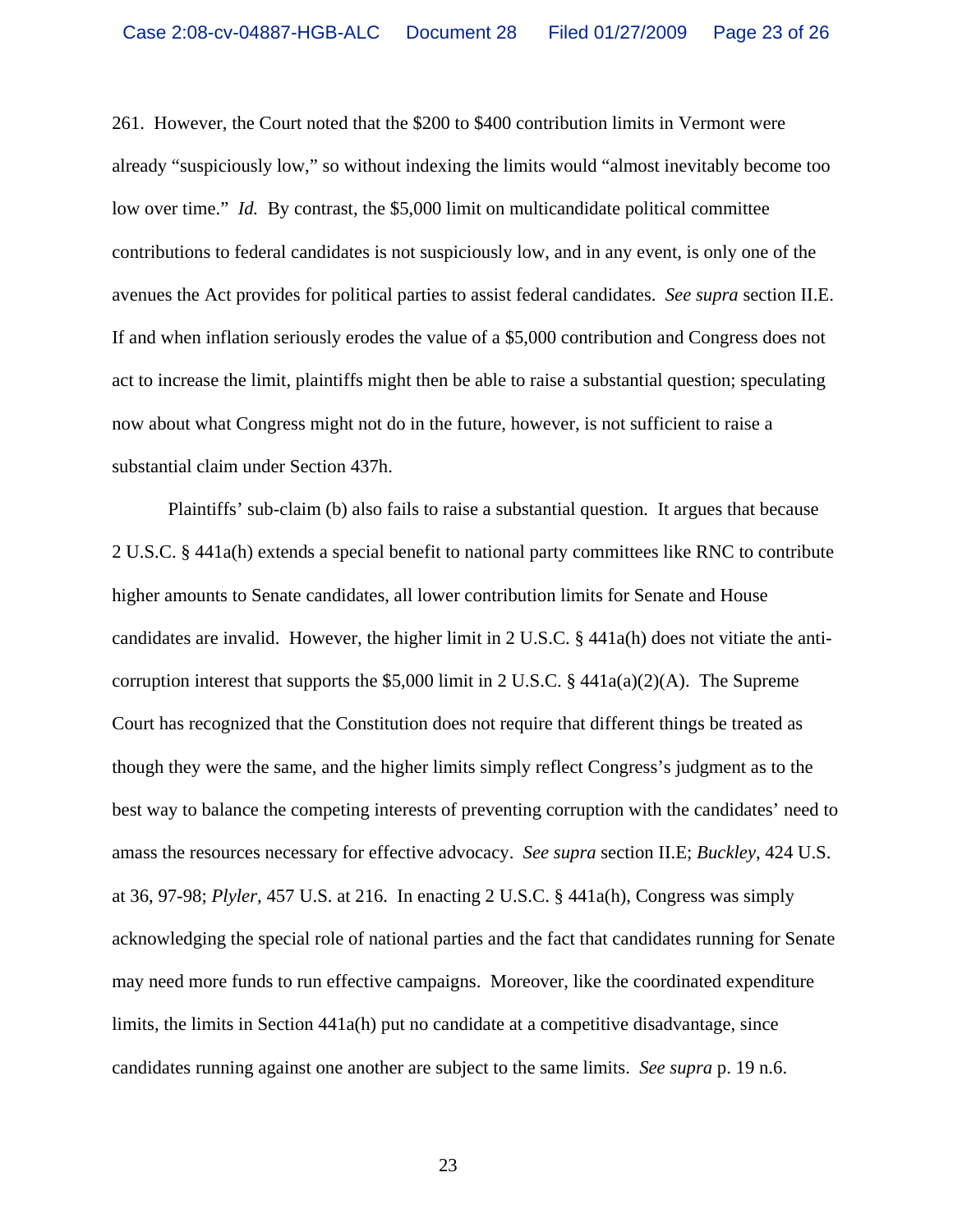Plaintiffs' sub-claim (c), that the \$5,000 limit in Section  $441a(a)(2)(A)$  is "simply too low to allow political parties to fulfill their historic and important role in our democratic republic," is also insubstantial. In *Buckley*, the Supreme Court upheld the \$5,000 limit on contributions to candidates by political committees. 424 U.S. at 35-36. As explained above, the Supreme Court has also held that a party is not entitled to a higher standard of scrutiny before its coordinated expenditures, which are functionally the same as contributions, may constitutionally be limited. *See supra* p. 21; *Colorado II*, 533 U.S. at 447. Of course, parties are not actually limited to the \$5,000 contribution limit, since they can make large coordinated expenditures on behalf of their candidates that other political committees cannot, and they enjoy other special benefits in supporting their candidates. *See supra* section II.E.

 In any event, as we explained *supra* p. 19, the Court has evaluated whether contribution limits are too low from the perspective of the recipient, not the contributor. In this case, there is no indication that the limit on party contributions to candidates has hindered any candidate's ability to wage an effective campaign or "render[ed] contributions pointless." On the contrary, Congressman Cao won his 2008 race. In sum, none of the arguments plaintiffs offer in support of certifying Question 8 meets the criteria for certification to the Court of Appeals.

#### **CONCLUSION**

 As we have shown, many of the questions plaintiffs have proposed for certification to the *en banc* Court of Appeals under 2 U.S.C. § 437h are not sufficiently substantial for that extraordinary procedure. In any event, certification of any question is premature, because several of plaintiffs' constitutional claims first require clarification, statutory or regulatory interpretation, and the development of an adequate factual record. Accordingly, this Court should set a discovery schedule to be followed by the submission of proposed factual findings,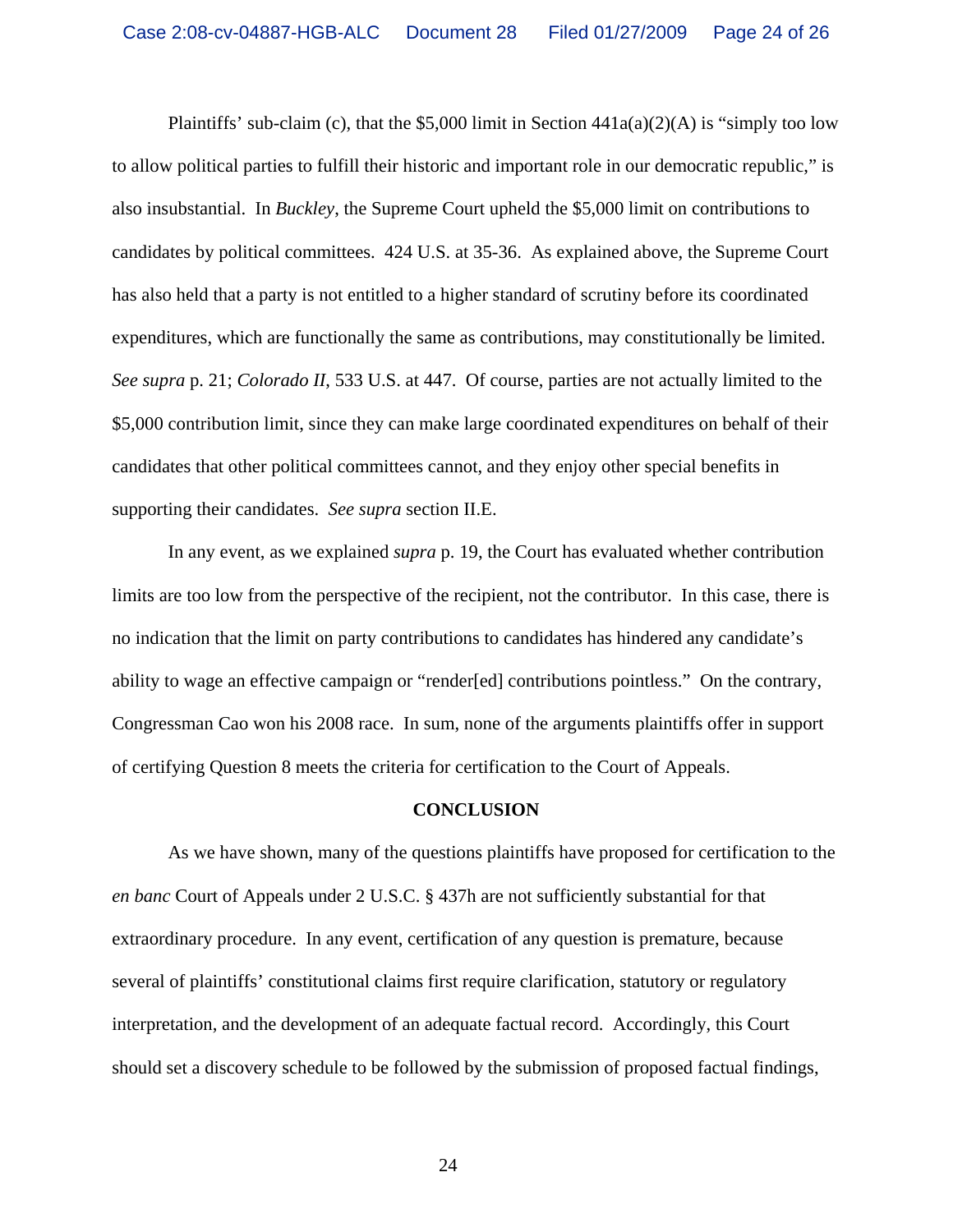briefing on those proposed findings, and subsequent legal briefing as to the certification of the questions plaintiffs have raised.

Respectfully submitted,

Thomasenia P. Duncan General Counsel

David Kolker Associate General Counsel

Harry J. Summers Assistant General Counsel

Claire N. Rajan Attorney

/s/ Seth Nesin Seth Nesin Attorney

COUNSEL FOR DEFENDANT FEDERAL ELECTION COMMISSION 999 E Street NW Washington, DC 20463 Telephone: (202) 694-1650 Fax: (202) 219-0260

January 27, 2009